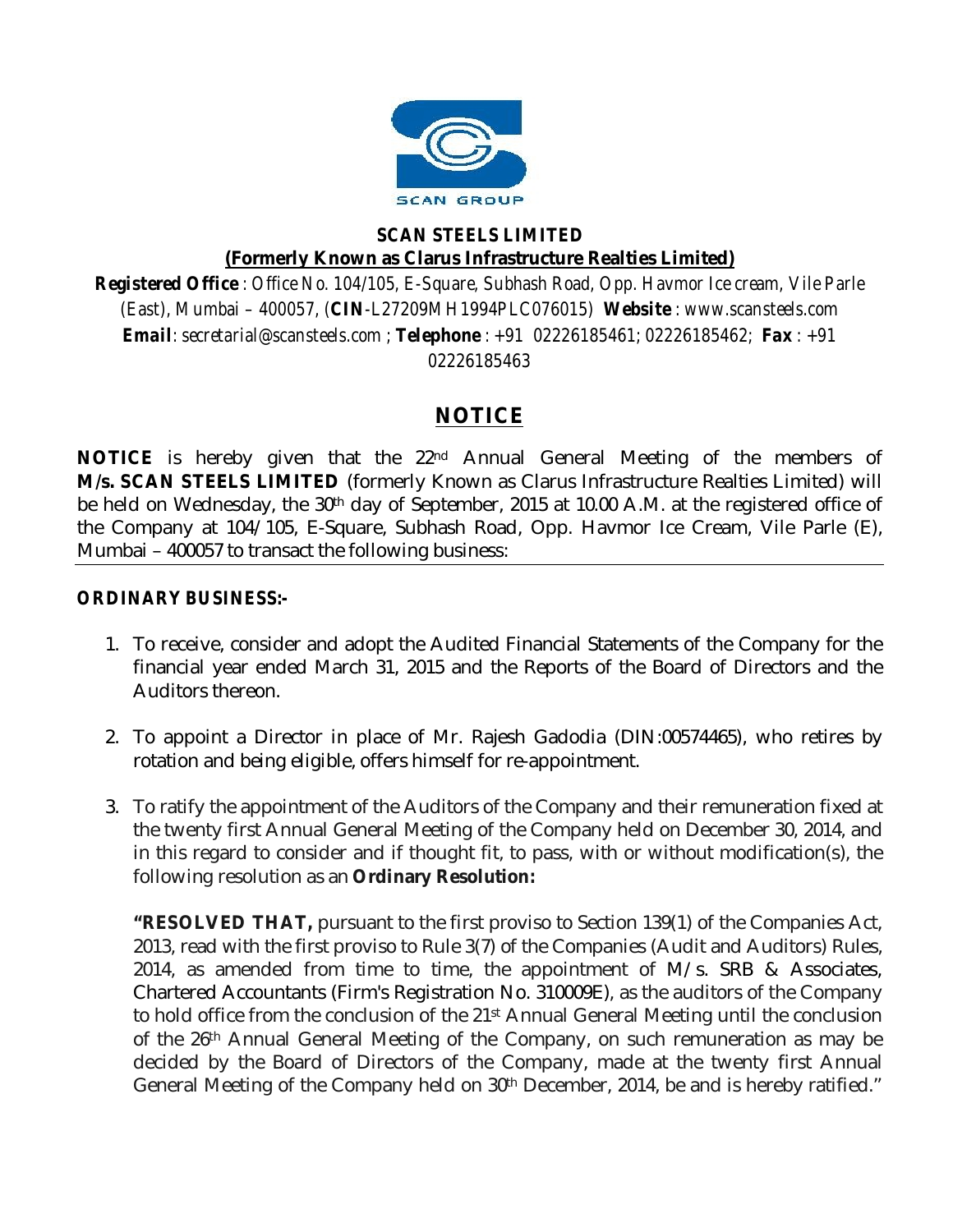#### *SPECIAL BUSINESS:-*

#### *4.* **Ratification of Cost Auditors' Remuneration**

To consider, and if thought fit, to pass, with or without modification(s), the following Resolution as an **Ordinary Resolution:**

**"RESOLVED THAT** pursuant to the provisions of Section 148 and all other applicable provisions, if any, of the Companies Act, 2013 and the Companies (Audit and Auditors) Rules, 2014 (including any statutory modification(s) or re-enactment thereof, for the time being in force), the remuneration of ` 30,000 (Rupees Thirty Thousand only) plus service tax as applicable and reimbursement of actual travel and out of pocket expenses, to be paid to M/s. Ray, Nayak & Associates, Partner CMA. Chaitanya Kumar Ray, Cost Accountants, having office at MIG-2 6, Manorama Estate , Rasulgarh , Bhubaneswar – 751010 (Odisha), (Firm Registration No. 000241), Cost Auditors of the Company, for the financial year 2015-16, as approved by the Board of Directors of the Company, be and is hereby ratified."

**"RESOLVED FURTHER THAT** the Board of Directors of the Company be and is hereby authorized to do all acts and take all such steps as may be necessary, proper or expedient to give effect to this resolution."

#### *5.* **Preferential Allotment of Warrants convertible into equity shares**

To consider, and if thought fit, to pass, with or without modification(s), the following Resolution as **Special Resolution**:

**"RESOLVED THAT** pursuant to the provisions of Section 42, 62(1)(c) and other applicable provisions, if any, of the Companies Act, 2013 and the rules made thereunder (including statutory modification(s), amendments or re-enactment thereof for the time being in force), the relevant provisions of the Memorandum and Articles of Association of the Company and the Listing Agreements entered into by the Company with the stock exchanges where the shares of the Company are listed, the provisions of Securities and Exchange Board of India (Issue of Capital and Disclosure Requirements) Regulations, 2009, as amended ("SEBI ICDR Regulations"), the provisions of the Foreign Exchange Management Act, 1999, as amended, and rules and regulations framed there under as in force and in accordance with all other applicable rules, regulations, circulars, notifications, clarifications and guidelines thereon issued from time to time by the Government of India ("GoI"), the Securities and Exchange Board of India ("SEBI"), the Reserve Bank of India ("RBI") and the stock exchanges where the shares of the Company are listed ("Stock Exchanges") and subject to requisite approvals, consents, permissions and/or sanctions, if any, of the GoI, the SEBI, the Stock Exchanges and other appropriate statutory, regulatory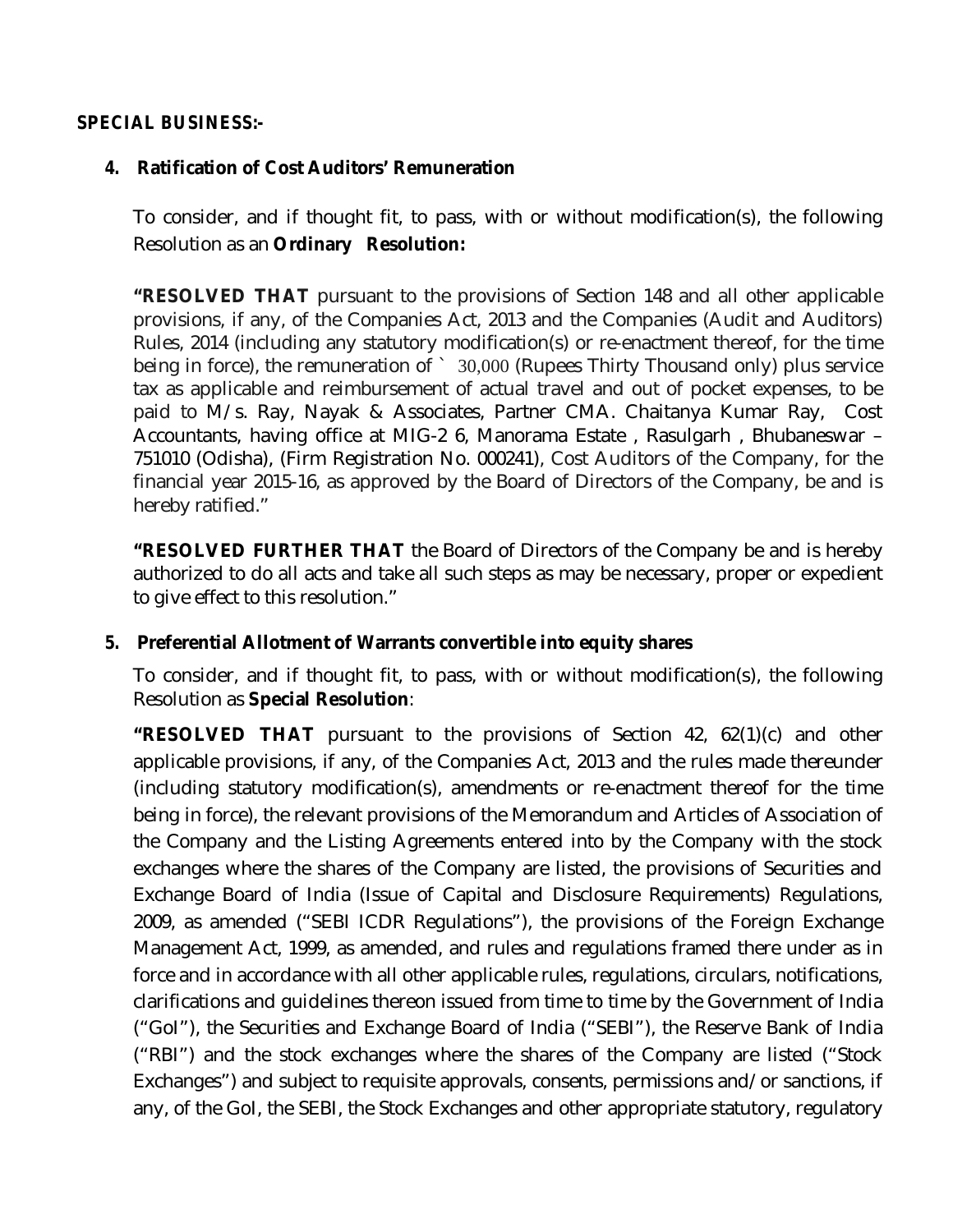or other authority (including RBI) and subject to such conditions and modifications as may be prescribed, stipulated or imposed by any of them while granting any such approvals, consents, permissions, and/or sanctions, which may be agreed to by the Board of Directors of the Company (hereinafter referred to as the "Board" which term shall be deemed to include any committee which the Board may have constituted or may hereinafter constitute to exercise one or more of its powers including the powers conferred hereunder), the consent of the Company, be and is hereby accorded to the Board of Directors of the Company in its absolute discretion to raise funds upto Rs. 50,00,00,000 (Rupees Fifty Crores Only) by way of offer, issue and allot on Preferential Basis, upto 1,00,00,000 (One Crore) Warrants having an option/ entitlement to apply for and be allotted equivalent number of equity shares of face value of Rs. 10 each of the Company ("Warrants")at a future date, not exceeding 18 (Eighteen) months from the date of issue of such Warrants at an exercise price of Rs. 50.00 (Rupees Fifty only) (including a premium of Rs. 40.00) per equity share("Exercise Price" or "Issue Price") to Other than Promoters as per the list mentioned in the explanatory statement attached to this Notice, as the Board may in its absolute discretion decide, in one or more tranches and on such terms and conditions, as the board considers fit, subject to the following:

- (i) The Equity Shares to be allotted upon exercise of options attached to Warrants shall be subject to the provisions of the Memorandum and Articles of Association of the Company in all respects and on allotment such Equity shares shall rank *pari – passu* in all respect with the then existing Equity Shares of the Company;
- (ii) In accordance with the provisions of SEBI ICDR Regulations, the Relevant Date for calculating the Issue price of warrants shall be August 31, 2015, being the date 30 days prior to the date of this Annual General Meeting;
- (iii) The Warrants shall be allotted within a period of 15 days from the date of passing of this resolution, provided that if any approval or permissions by any regulatory authority or the Central Government for allotment is pending, the period of 15 days shall be counted from the date of such approval or permission;
- (iv) An amount not less than 25per cent of the Issue Price as determined in terms of chapter VII of SEBI ICDR Regulations shall be paid prior to allotment of the Warrants and the balance 75 per cent of the Issue Price shall be payable by the warrant holder(s) at the time of allotment of equity shares pursuant to exercise of option against each such Warrant(s);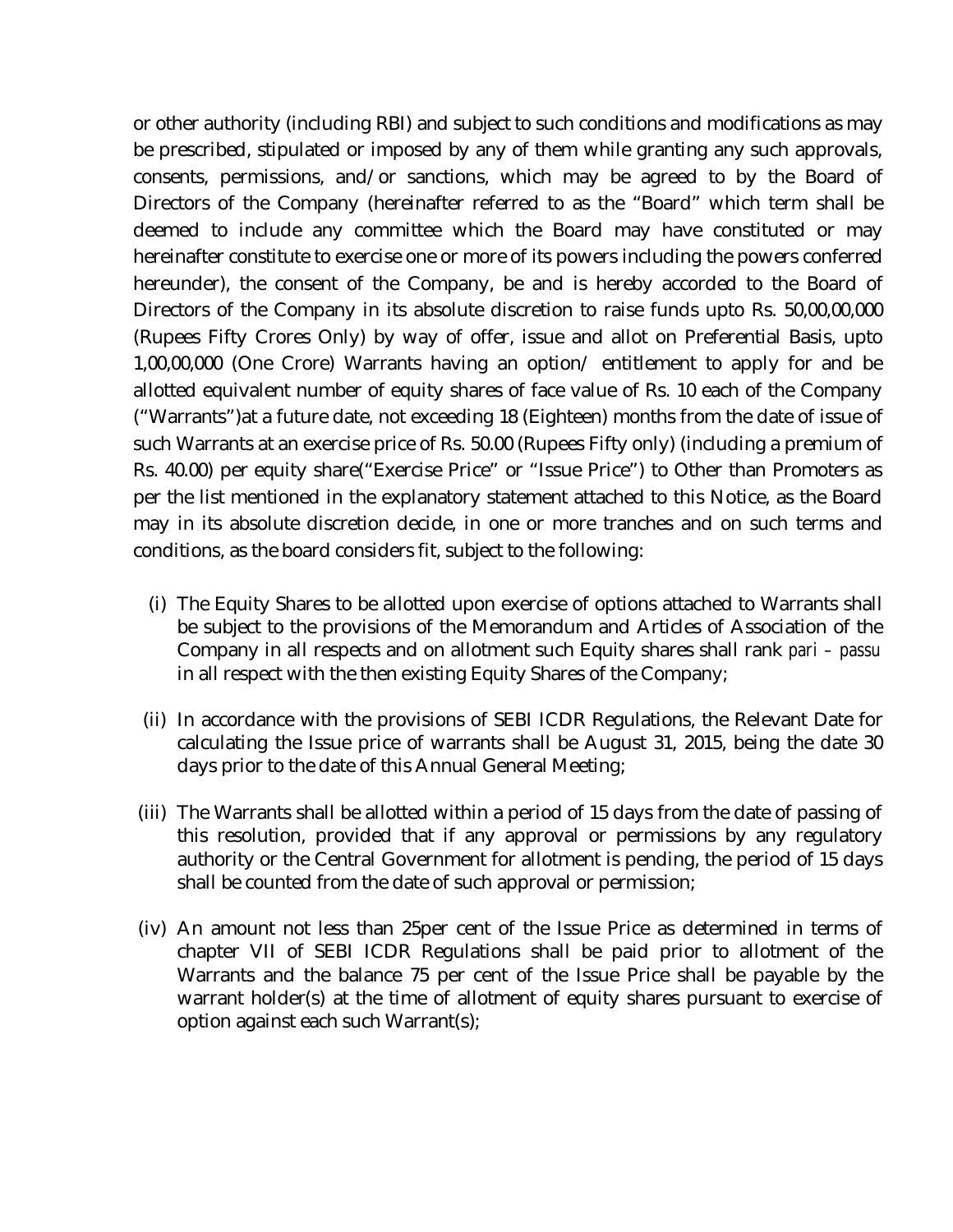- (v) In case the option to subscribe to equity shares against such Warrants is not exercised by the Allottee within eighteen months, the consideration paid by the Allottee in respect of such Warrant shall be forfeited by the Company;
- (vi) The Equity Shares to be allotted pursuant to exercise of options attached to Warrants, and also the entire pre preferential Equity Shares held, if any, by the proposed allottees, shall be subject to the lock in for such period as prescribed under Regulation 78 of the SEBI (ICDR) Regulations;
- (vii) The Warrant by itself shall not give to the holders thereof any rights of the shareholders of the Company; and
- (viii) The option attached to each of the said warrants shall be independent of each other.

**RESOLVED FURTHER THAT** subject to the provisions of the SEBI Regulations and other applicable laws, the Board be and is hereby authorized to vary, modify or alter any of the relevant terms and conditions, including size of the preferential issue, as may deem expedient.

**RESOLVED FURTHER THAT** for the purpose of giving effect to the above, the Board/ the Committee be and is hereby authorized on behalf of the Company to take all actions and do all such acts, deeds, matters and things as it may, in its absolute discretion, deem necessary, desirable, incidental or expedient to the issue or allotment of aforesaid Warrants/Equity Shares upon exercise of the entitlement attached to Warrants and listing of the such equity shares with the stock exchange(s) as appropriate and to resolve and settle all questions and difficulties that may arise in relation to the proposed preferential issue, the utilization of the issue proceeds and to do all acts, deeds and things in connection therewith and incidental thereto as the Board in its absolute discretion may deem fit, including without limitation, issuing clarifications on the offer, making any application etc., to the concerned regulatory authorities, to execute necessary documents and enter into contracts, arrangements, other documents (including for appointment of agencies, intermediaries and advisors for the issue) and to authorize all such persons as may be necessary, in connection therewith and incidental thereto as the Board in its absolute discretion shall deem fit , without being required to seek any further consent or approval of the members or otherwise to the end and intent that they shall be deemed to have given their approval thereto expressly by the authority of this resolution and the decision of the Board shall be final and conclusive.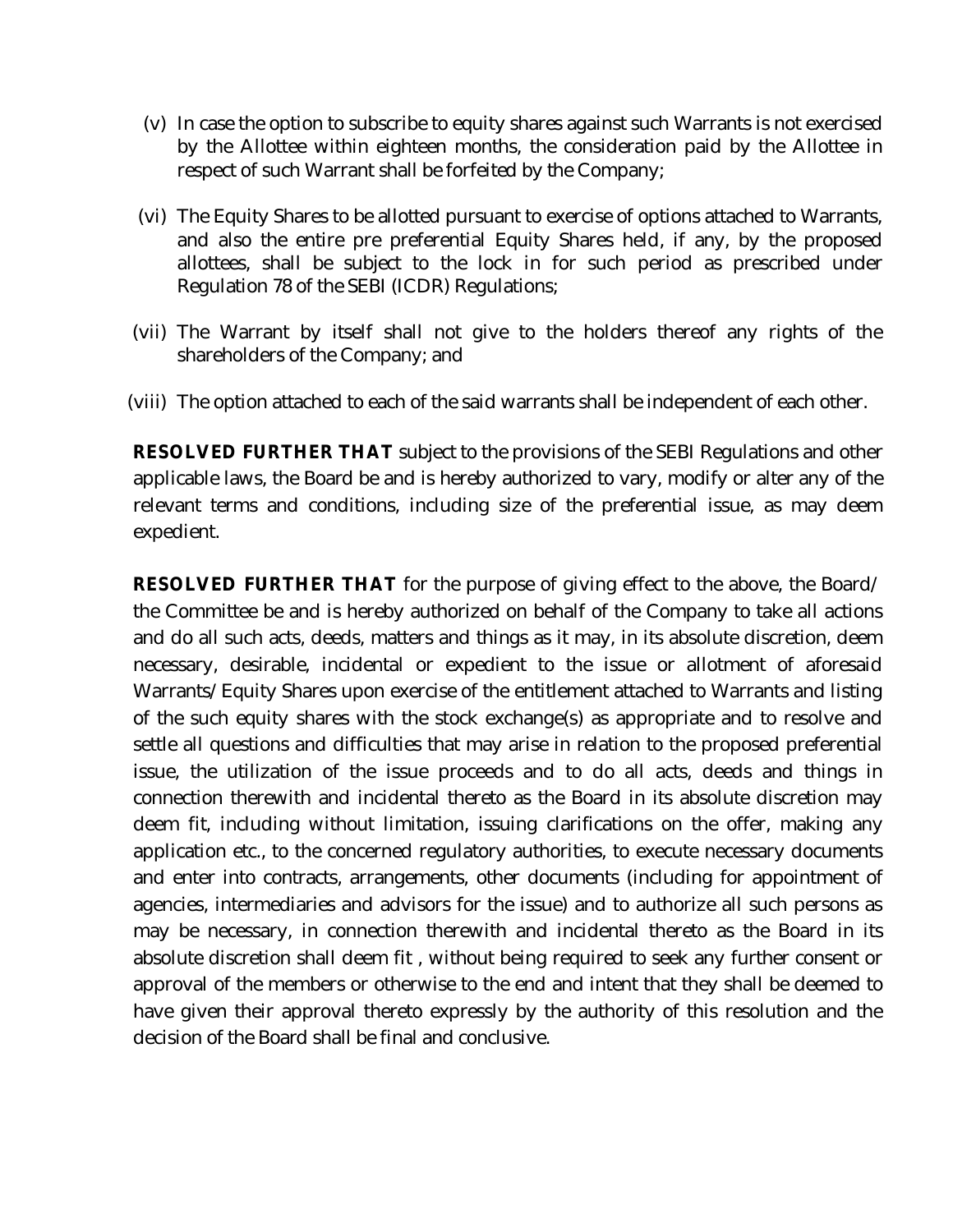**RESOLVED FURTHER THAT** the Board is hereby authorized to delegate all or any of the powers conferred on it by or under this resolution to any Committee of Directors of the Company or to any Director or Directors or any other officer(s) or employee(s) of the Company as it may consider appropriate in connection with the aforesaid resolutions, including making necessary filings and applications etc., with the stock exchanges and regulatory authorities and execution of any documents on behalf of the Company and to represent the Company before any governmental and regulatory authorities and to appoint any professional advisors/consultants to give effect to the aforesaid resolution.**"**

#### *6.* **Adoption of New Set of Articles of Association (AOA) of the Company in Conformity with Provisions of Companies Act, 2013.**

To consider and, if thought fit, to pass with or without modification(s), the following resolution as a **Special Resolution:**

**"RESOLVED THAT** pursuant to the provisions of Section 14 and all other applicable provisions of the Companies Act, 2013 read with Companies (Incorporation) Rules, 2014 (Including any statutory modification(s) or re-enactment thereof, for the time being in force), the new set of Articles of Association be and are hereby approved and adopted in substitution and to the entire exclusion, of the regulations contained in the existing Articles of Association of the Company."

**"RESOLVED FURTHER THAT** the Board of Directors of the Company be and is hereby authorized to do and perform all such acts, deeds and things as may be necessary, desirable or expedient to give effect to this Resolution".

104-105, "E- Square", Subhash Road, FOR **SCAN STEELS LIMITED** Opp. Havmor Ice Cream, The Community Known as Clarus Vile Parle (E), Mumbai – 400057 Infrastructure Realties Limited) CIN: L27209MH1994PLC076015 Sd/ Web Site: [www.scansteels.com](http://www.scansteels.com) example and prabir Kumar Das Email – id: [secretarial@scansteels.com](mailto:secretarial@scansteels.com) **(Company Secretary & Compliance Officer)**

Place: Mumbai Date:- 31<sup>st</sup> August, 2015

## **REGISTERED OFFICE:- BY ORDER OF THE BOARD**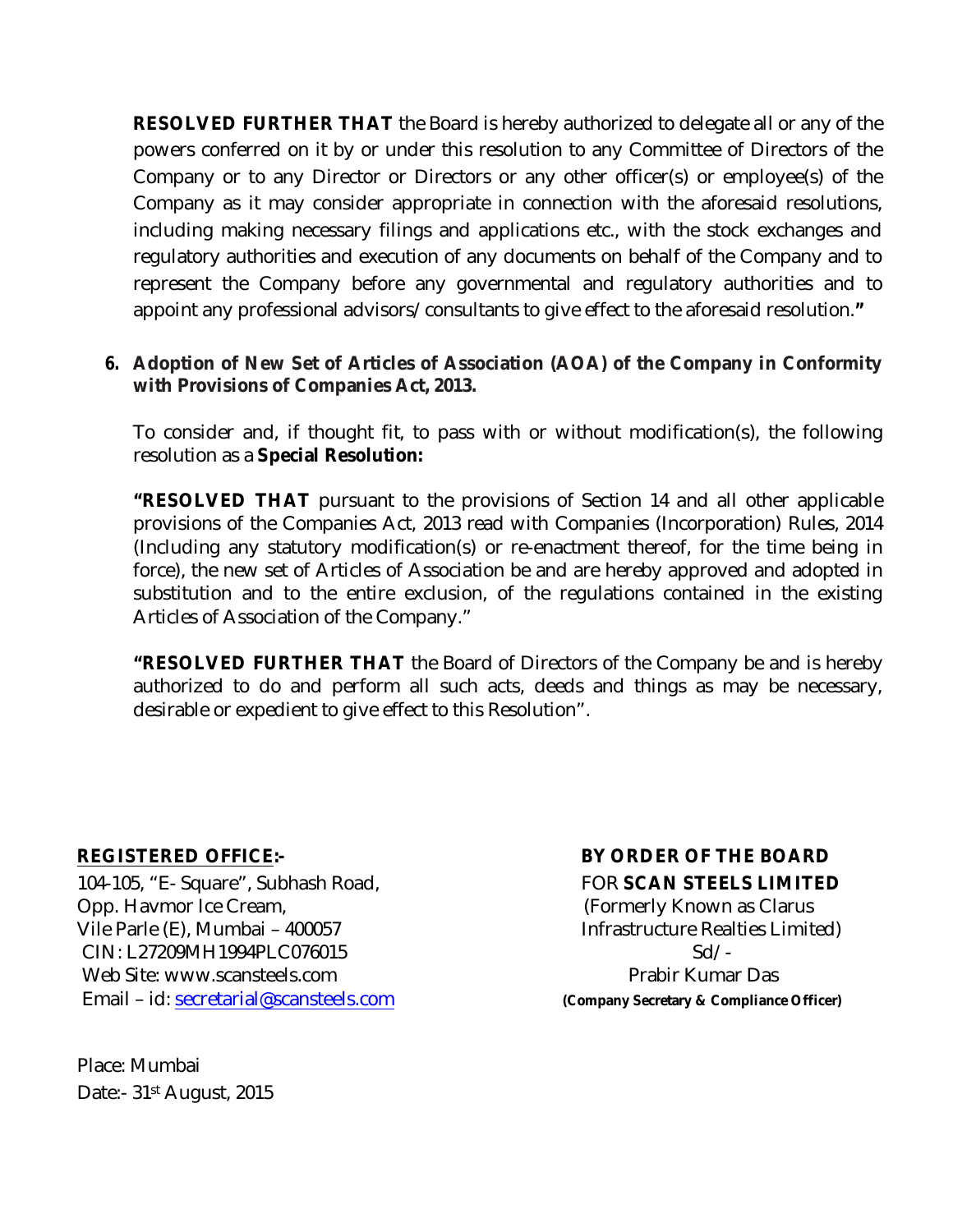#### **NOTES**

- *1.* A member entitled to attend and vote at the meeting is entitled to appoint a proxy to attend and vote *on poll* on his behalf and the proxy need not be a member of the company*.* A person can act as a proxy on behalf of members not exceeding fifty and holding in the aggregate not more than ten percent of the total share capital of the Company carrying voting rights. A member holding more than ten percent of the total share capital of the Company carrying voting rights may appoint a single person as proxy and such person shall not act as a proxy for any other person or shareholder.
- *2.* Proxies in order to be effective must be received at the registered office of the company not less than 48 hours before the meeting. *A blank proxy form is enclosed with this report.*
- *3.* In terms of Section 152 of the Companies Act, 2013, Shri Rajesh Gadodia (DIN: 00574465), Director, retire by rotation at the Meeting and being eligible, offer himself for reappointment. The Board of Directors of the Company commends their respective reappointments. Brief resume of Directors including those proposed to be re-appointed, nature of their expertise in specific functional areas, names of companies in which they hold directorships and memberships / chairmanships of Board Committees, shareholding and relationships between directors *inter-se* as stipulated under Clause 49 of the Listing Agreement with the Stock Exchanges, are provided in the Corporate Governance Report forming part of the Annual Report.
- 4. An explanatory statement pursuant to section 102 of the Companies Act, 2013, relating to the special business to be transacted at the meeting is annexed hereto.
- 5. Members are requested to notify any change of address or bank mandates:
	- a. To their depository participants (DP) in respect of shares held in dematerialized form, and
	- b. To Registrar and Share Transfer Agent of the Company- **Adroit Corporate Services Pvt. Ltd,** whose office is located at 19, Jafferbhoy Industrial Estate, 1st Floor, Makwane Road, Marol Naka, Andheri E, Mumbai, Maharashtra, 400059, in respect of shares in physical form, to notify their change of address/ residential status/email-id, bank details etc., if any, under their signatures and quoting respective folio number.
- 6. Members are requested to kindly mention their Folio Number / Client ID and DP ID Number (in case of demat shares) in all their correspondence with the Companies Registrar in order to reply to their queries promptly, and for easy identification.
- 7. In case of joint holders attending the Meeting, only such joint holder who is higher in the order of names will be entitled to vote.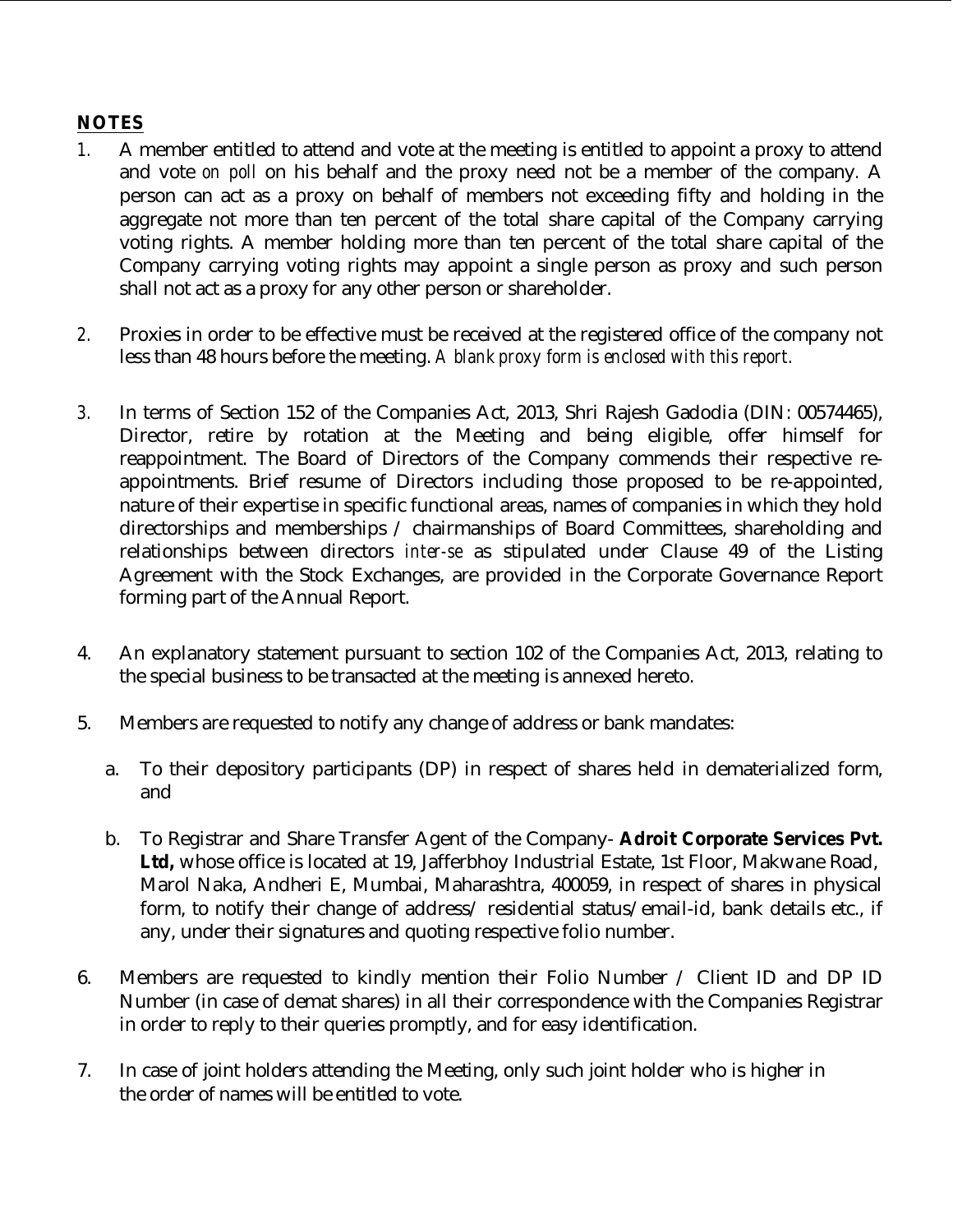- 8. Members are requested to bring your copies of the Annual Report/ the Notice of the meeting along with the Attendance Slip with them duly filled in and hand over the same at the entrance of the Meeting Hall.
- 9. The Register of Members and Share Transfer Books of the Company will remain closed from Wednesday, the 23rd day of September, 2015 to Wednesday, the 30<sup>th</sup> day of September, 2015 (both day inclusive).
- 10. Members desirous of obtaining any information concerning Accounts and operations of the Company are requested to address their questions in writing to the Company at an early date so as to enable the management to keep the information ready at the meeting.
- 11. The Ministry of Corporate Affairs has taken a "Green Initiative in the Corporate Governance" by allowing paperless compliances by the companies and has issued circulars stating that service of notice/documents including Annual Report can be sent by e-mail to its members. To support this green initiative of the Government in full measure, members who have not registered their e-mail addresses, so far, are requested to register their e-mail addresses, in respect of electronic holdings with the Depository through their concerned Depository Participants. Members who hold shares in physical form are requested to register the same with our Registrar & Share Transfer Agent M/s Adroit Corporate Services Private Limited, Jafferbhoy Industraial Estate, Makwana Lane, Andheri (E), Mumbai— 400059.
- 12. In accordance with the Companies Act, 2013 read with the rules framed thereunder, the Annual Report 2014-2015 is being sent to all the members whose email IDs are registered with the Company/Depository Participants(s) unless any member has requested for a physical copy of the report. For members who have not registered their email addresses, physical copy of the Annual Report 2014-2015 is being sent by the permitted mode.
- 13. Members may also note that the Notice of the 22<sup>nd</sup> Annual General Meeting and the Annual Report for the financial year ended on 31.03.2015 will also be available on the Company's website [www.scansteels.com](http://www.scansteels.com) for their download. The physical copies of the aforesaid documents will also be available at the Company's Registered Office in Mumbai for inspection during normal business hours on working days. Even after registering for ecommunication, members are entitled to receive such communication in physical form, upon making a request for the same. For any communication, the shareholders may also send requests to the Company's investor email id: [secretarial@scansteels.com](mailto:secretarial@scansteels.com)
- 14. The Securities and Exchange Board of India (SEBI) has mandated the submission of Permanent Account Number (PAN) by every participant in securities market. Members holding shares in electronic form are, therefore, requested to submit their PAN to their Depository Participants with whom they are maintaining their demat accounts. Members holding shares in physical form can submit their PAN to the Company / RTA - Adroit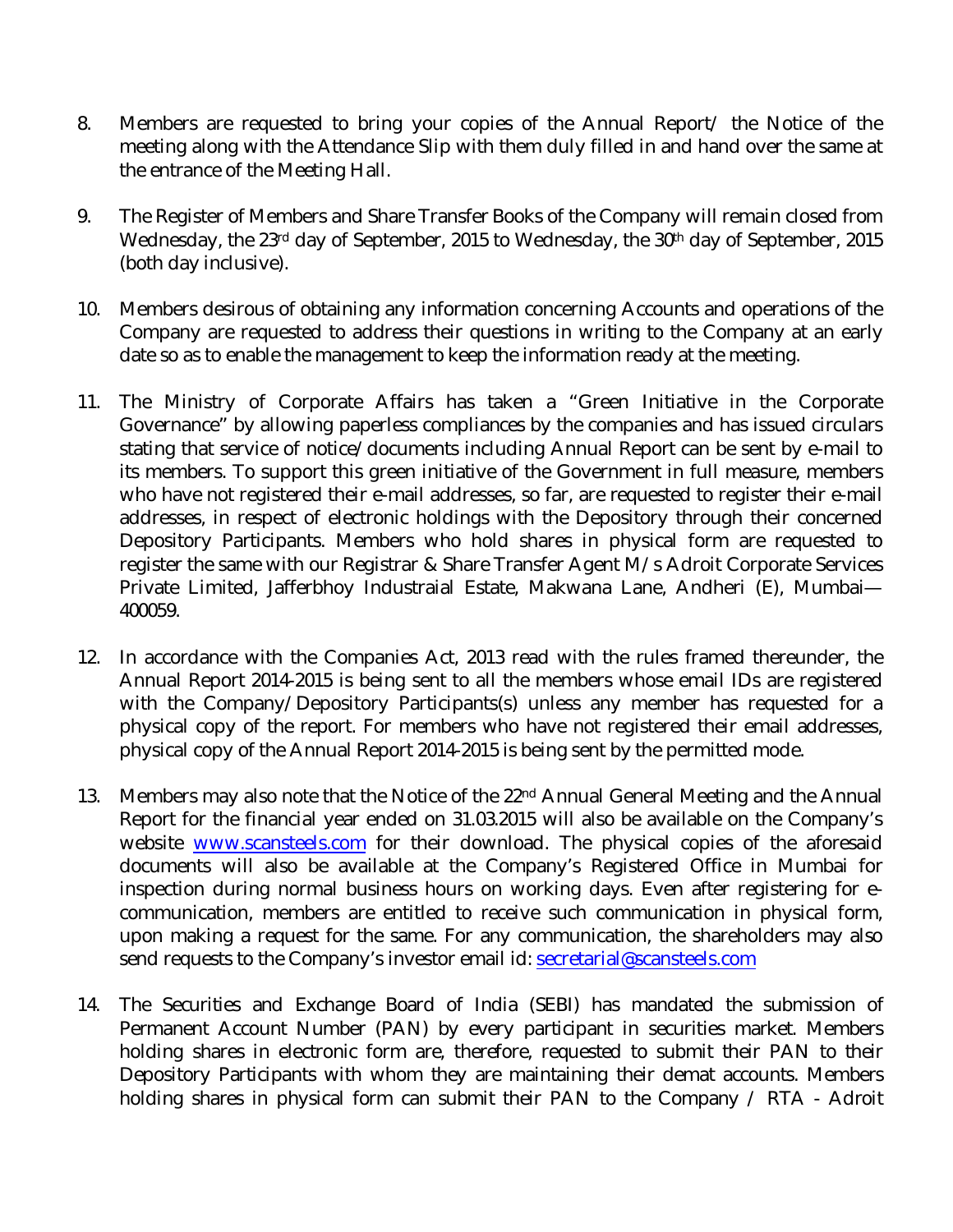Corporate Services Pvt. Ltd .

- 15. To prevent fraudulent transactions, members are advised to exercise due diligence and notify the Company of any change in address or demise of any member as soon as possible. Members are also advised not to leave their demat account(s) dormant for long. Periodic statement of holdings should be obtained from the concerned Depository Participant and holdings should be verified.
- 16. Corporate Members intending to send their authorized representatives to attend the Meeting are requested to send to the Company a certified true copy of the Board resolution authorizing their representative to attend and vote on their behalf at the Meeting.
- 17. Members are requested to bring their Identity Card or Details of Shares Held (eg. Folio No./ DP ID, CLIENT ID etc.) for easy identification of attendance at the Meeting Hall.
- 18. Members holding shares in single name and physical form are advised to make nomination in respect of their shareholding in the Company. The nomination form SH - 13 can be obtain from Adroit Corporate Services Pvt Limited (RTA),. Members holding shares in electronic form may obtain Nomination forms from their respective Depository Participant (DP).
- 19. Members who hold shares in physical form in multiple folios in identical names or joint holding in the same order of names are requested to send the share certificates to Adroit Corporate Services Pvt Limited (RTA), for consolidation into a single folio.

#### 20. **VOTING THROUGH ELECTRONIC MEANS**

In compliance with Section 108 of the Companies Act, 2013, Rule 20 of the Companies (Management and Administration) Rules, 2014, as substituted by the Companies (Management and Administration) Amendment Rules, 2015 and Clause 35B of the Listing Agreement, the Company is pleased to provide to its members facility to exercise their right to vote on resolutions proposed to be considered at the Annual General Meeting by electronic means and the business may be transacted through e-voting services arranged by Central Depository Services (India) Limited (**"CDSL"**). The members may cast their votes using an electronic voting system from a place other than the venue of the Annual General Meeting (**"remote e-voting"**). In order to enable the Members, who do not have the access to e-voting facility, to send their assent or dissent in writing in respect of the resolutions as set out in this Notice, the Company is enclosing a Ballot Form with the Notice. Instructions for Ballot Form are given at the back of the said form and instructions for e-voting are given here in below.

The facility for voting through ballot paper or polling paper will also be made available at the Annual General Meeting and the members attending the meeting who have not cast their vote by remote e-voting or by Ballot Form, shall be able to exercise their right at the meeting.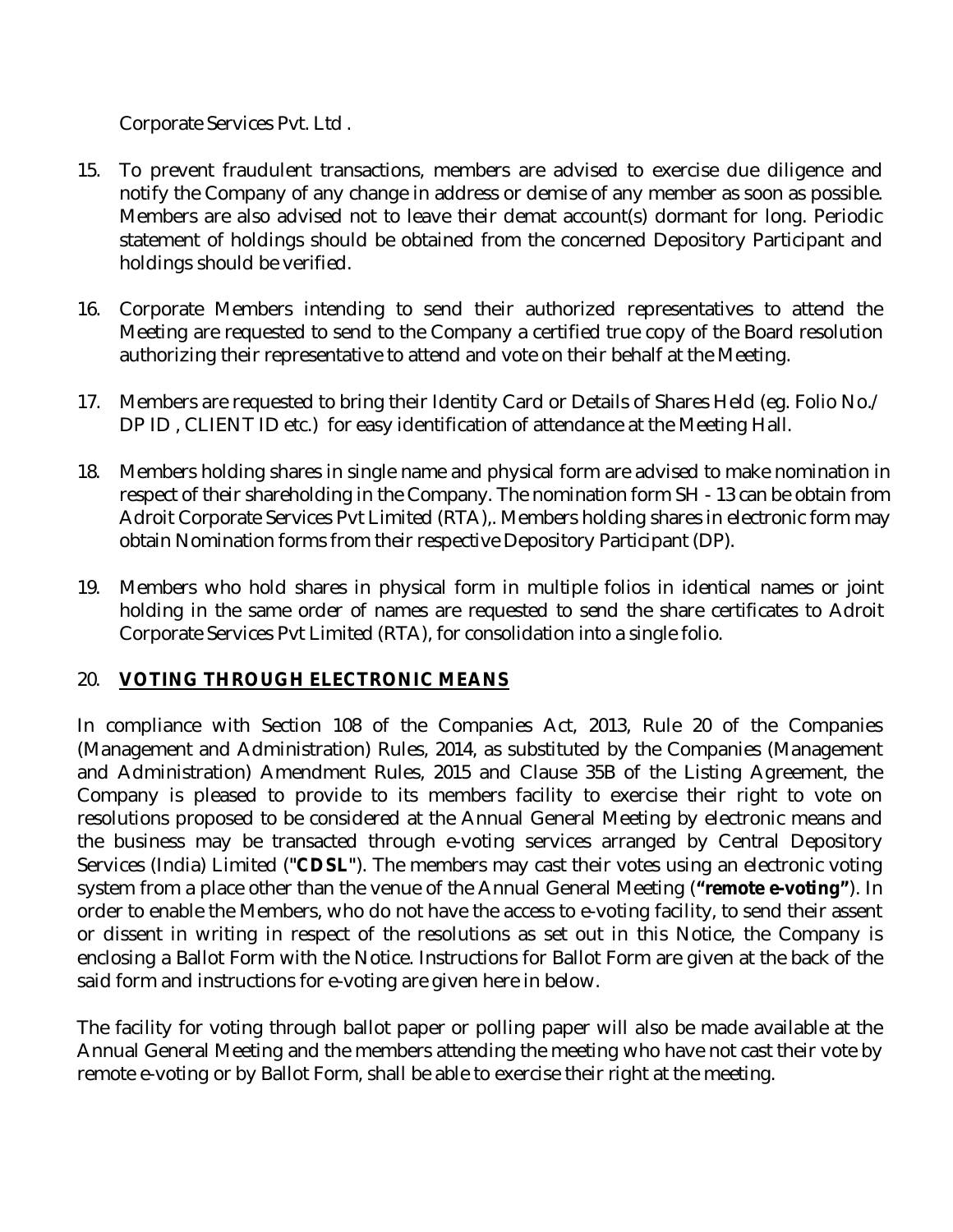The Members who have cast their vote by remote e-voting or by Ballot Form prior to the Annual General Meeting may also attend the meeting but shall not be entitled to cast their vote again.

#### **The Process and manner for remote e-voting are as under:**

- (i) The remote e-voting period begins on Sunday, 27<sup>th</sup> September, 2015 from 9.00 a.m. and ends on Tuesday, 29<sup>th</sup> September, 2015 at 05.00 p.m. During this period shareholders' of the Company, holding shares either in physical form or in dematerialized form, as on the cut-off date (record date) of 23<sup>rd</sup> September, 2015, may cast their vote electronically. The remote e-voting module shall be disabled by CDSL for voting after 5.00p.m. on 29th September, 2015.
- (ii) The shareholders should log on to the e-voting website [www.evotingindia.com](http://www.evotingindia.com)
- (iii) Click on Shareholders.
- (iv) Now Enter your User ID:
	- a. For CDSL: 16 digits beneficiary ID,
	- b. For NSDL: 8 Character DP ID followed by 8 Digits Client ID,
	- c. Members holding shares in Physical Form should enter Folio Number registered with the Company
- (v) Next enter the image verification as displayed and Click on Login
- (vi) If you are holding shares in demat form and had logged on to [www.evotingindia.com](http://www.evotingindia.com) and voted on an earlier voting of any company, then your existing password is to be used.
- (vii) If you are a first time user follow the steps given below:

|            | For Members holding shares in Demat Form and Physical Form                                                                                                                                                                                                                                                                                                                                                                                                                                                                                    |  |  |  |  |  |  |
|------------|-----------------------------------------------------------------------------------------------------------------------------------------------------------------------------------------------------------------------------------------------------------------------------------------------------------------------------------------------------------------------------------------------------------------------------------------------------------------------------------------------------------------------------------------------|--|--|--|--|--|--|
| <b>PAN</b> | For User ID Members can use their Folio No. And For Password Enter<br>your 10 digit alpha-numeric PAN issued by Income Tax Department<br>(Applicable for both demat shareholders as well as physical<br>shareholders)<br>Members who have not updated their PAN with the<br>$\bullet$<br>Company/Depository Participant are requested to use the first two<br>letters of their name and the 8 digits of the given sequence number<br>in the PAN field.<br>In case the sequence number is less than 8 digits enter the applicable<br>$\bullet$ |  |  |  |  |  |  |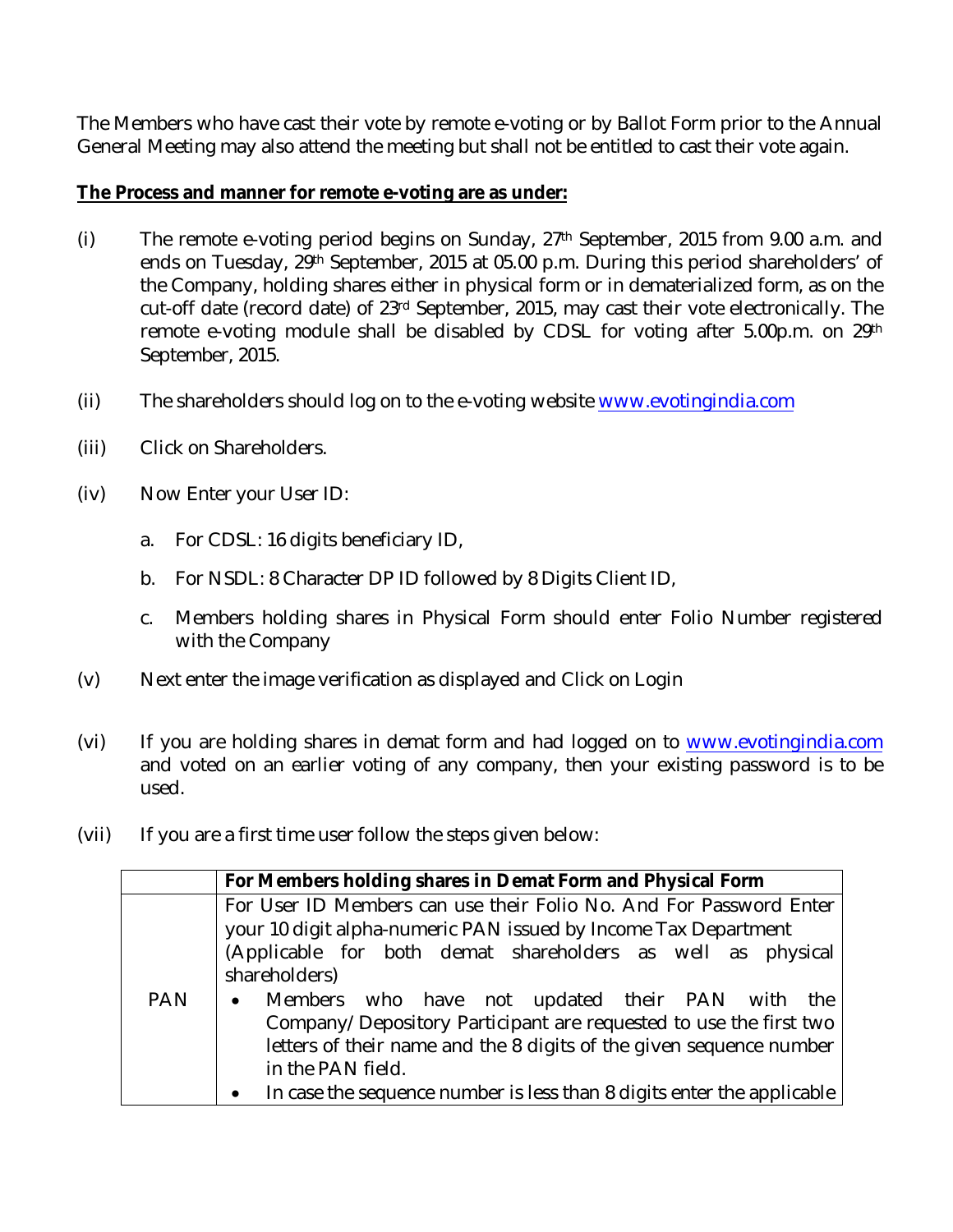|                                           | number of 0's before the number after the first two characters of the<br>name in CAPITAL letters. Eg. If your name is Ramesh Kumar with<br>sequence number 1 then enter RA00000001 in the PAN field.                                                                                                                                                                                                       |  |  |  |  |  |  |
|-------------------------------------------|------------------------------------------------------------------------------------------------------------------------------------------------------------------------------------------------------------------------------------------------------------------------------------------------------------------------------------------------------------------------------------------------------------|--|--|--|--|--|--|
| <b>DOB</b>                                | Enter the Date of Birth as recorded in your demat account or in the<br>company records for the said demat account or folio in dd/mm/yyyy<br>format.                                                                                                                                                                                                                                                        |  |  |  |  |  |  |
| Dividend<br><b>Bank</b><br><b>Details</b> | Enter the Dividend Bank Details as recorded in your demat account or in<br>the Company records for the said demat account or folio.<br>Please enter the DOB or Dividend Bank Details in order to login. If<br>$\bullet$<br>the details are not recorded with the depository or company please<br>enter the member id / folio number in the Dividend Bank details<br>field as mentioned in instruction (v). |  |  |  |  |  |  |

- (viii) After entering these details appropriately, click on "SUBMIT" tab.
- (ix) Members holding shares in physical form will then directly reach the Company selection screen. However, members holding shares in demat form will now reach 'Password Creation' menu wherein they are required to mandatorily enter their login password in the new password field. Kindly note that this password is to be also used by the demat holders for voting for resolutions of any other company on which they are eligible to vote, provided that company opts for e-voting through CDSL platform. It is strongly recommended not to share your password with any other person and take utmost care to keep your password confidential.
- (x) For Members holding shares in physical form, the details can be used only for e-voting on the resolutions contained in this Notice.
- (xi) Click on the EVSN for the relevant **SCAN STEELS LIMITED** on which you choose to vote.
- (xii) On the voting page, you will see "RESOLUTION DESCRIPTION" and against the same the option "YES/NO" for voting. Select the option YES or NO as desired. The option YES implies that you assent to the Resolution and option NO implies that you dissent to the Resolution.
- (xiii) Click on the "RESOLUTIONS FILE LINK" if you wish to view the entire Resolution details.
- (xiv) After selecting the resolution you have decided to vote on, click on "SUBMIT". A confirmation box will be displayed. If you wish to confirm your vote, click on "OK", else to change your vote, click on "CANCEL" and accordingly modify your vote.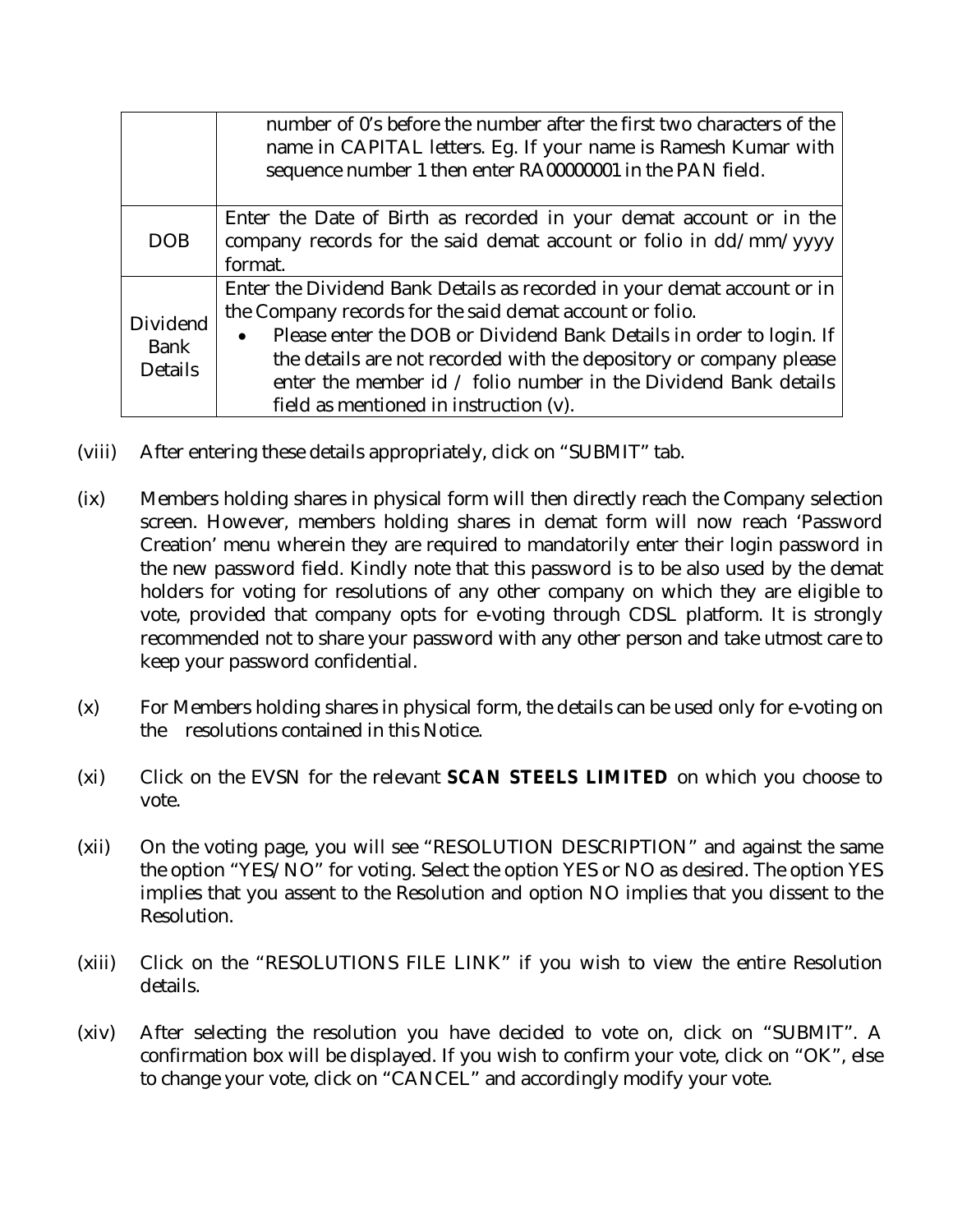- (xv) Once you "CONFIRM" your vote on the resolution, you will not be allowed to modify your vote.
- (xvi) You can also take out print of the voting done by you by clicking on "Click here to print "option on the Voting page.
- (xvii) If Demat account holder has forgotten the same password then Enter the User ID and the image verification code and click on Forgot Password & enter the details as prompted by the system.
- (xviii) Note for Non-Individual Shareholders & Custodians:
	- Non-Individual shareholders (i.e. other than Individuals, HUF, NRI etc.) and Custodians are required to log on to [www.evotingindia.com](http://www.evotingindia.com) and register themselves as Corporates and Custodians respectively.
	- A scanned copy of the Registration Form bearing the stamp and sign of the entity should be emailed to [helpdesk.evoting@cdslindia.com](mailto:helpdesk.evoting@cdslindia.com)
	- After receiving the login details they have to create a compliance user should be created using the admin login and password. The Compliance user would be able to link the account(s) for which they wish to vote on.
	- A scanned copy of the Board Resolution and Power of Attorney (POA) which they have issued in favour of the Custodian, if any, should be uploaded in PDF format in the system for the scrutinizer to verify the same.
- (xix) In case you have any queries or issues regarding e-voting, you may refer the Frequently Asked Questions ("FAQs") and e-voting manual available at [www.evotingindia.com](http://www.evotingindia.com) under help section or write an email to [helpdesk.evoting@cdslindia.com](mailto:helpdesk.evoting@cdslindia.com)
- (xx) The voting rights of shareholders shall be in proportion to their shares of the paid up equity share capital of the Company as on the cut-off date (record date) of 23 rd September, 2015 and as per the Register of Members of the Company.
- (xxi) Any person, who acquires shares of the Company and become member of the Company after dispatch of the Notice of Annual General Meeting and holding shares as of the cutoff date, i.e., 23rd September, 2015, may obtain the login ID and password by sending a request at [helpdesk.evoting@cdslindia.com.](mailto:helpdesk.evoting@cdslindia.com.) However, if you are already registered with CDSL for remote e-voting then you can use your existing user ID and password for casting your vote. If you forgot your password, you can reset your password by using "Forgot User Details/Password" option available on [www.evotingindia.com.](http://www.evotingindia.com.)
- (xxii) A person, whose name is recorded in the register of members or in the register of beneficial owners maintained by the depositories as on the cutoff date only shall be entitled to avail the facility of remote e-voting, voting through Ballot Form, as well as voting at the Annual General Meeting.
- (xxiii) Mr. Arihant Kumar Bothra, Practicing Chartered Accountant, has been appointed as the Scrutinizer to scrutinize the remote e-voting process (including the Ballot Form received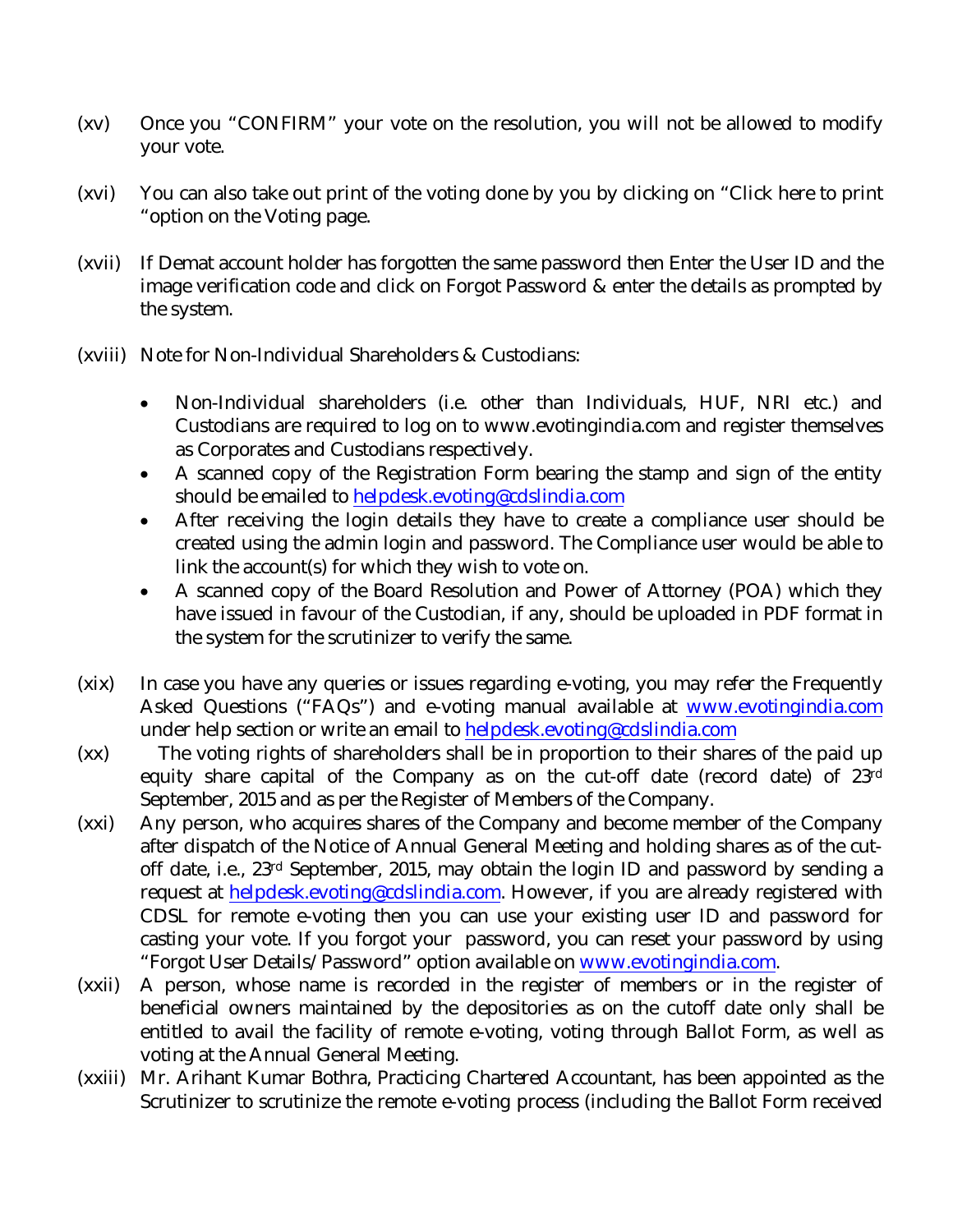from the Members who do not have access to the remote e-voting process) in a fair and transparent manner.

21. All documents referred to in the accompanying Notice and the Explanatory Statement shall be open for inspection at the Registered Office of the Company during normal business hours (10.00 am to 1.00 pm) on all working days except Saturdays, up to and including the date of the Annual General Meeting of the Company.

#### 22. **Voting through Physical Ballot Form:**

In terms of Clause 35B of the Listing Agreement, the members who do not have access to remote e-voting, are requested to fill in the physical ballot form being part of the Annual Report (a copy of the same is also part of the soft copy of the Annual Report) and submit the same in a sealed envelope to the Scrutinizer. Unsigned, incomplete or incorrectly ticked forms shall be rejected. The ballot form must be received by the Scrutinizer at the office address on or before 29<sup>th</sup> September, 2015 (5.00 p.m.). The Scrutinizer's decision on the validity of the forms will be final. A member can opt for only one mode of voting i.e. either through remote e-voting or by ballot form. If a member casts votes by both modes, then voting done through remote e-voting shall prevail and Ballot Form shall be treated as invalid.

#### **23. Voting Facility at AGM**

At the Annual General Meeting, at the end of the discussion of the resolutions on which voting is to be held, the Chairman shall with the assistance of the Scrutinizer order voting, by way of Ballot paper, for all those members who are present but have not cast their vote electronically using the remote e-voting facility or Ballot Form.

- 24. The Scrutinizer shall immediately after the conclusion of voting at the Annual General Meeting, first count the votes at the Annual General Meeting, thereafter unblock the votes cast through remote e-voting in the presence of at least two witnesses not in the employment of the Company and make not later than 3 (Three days) from the conclusion of the meeting, a consolidated Scrutinizer's Report of the total votes cast in favour or against, if any, to the Chairman or a person authorised by him in writing who shall countersign the same.
- 25. The Chairman or a person authorised by him in writing shall declare the result of voting forthwith.
- 26. The results declared along with the Scrutinizer's Report shall be placed on the Company's website www.scansteels.com and on the website of CDSL [www.evotingindia.com](http://www.evotingindia.com) immediately after the result declared by the Chairman or any other person authorised by the Chairman and the same shall be communicated to BSE Limited, where the shares of the Company are listed. The resolutions shall be deemed to be passed at the AGM of the Company scheduled to be held on Wednesday, 30<sup>th</sup> September 2015.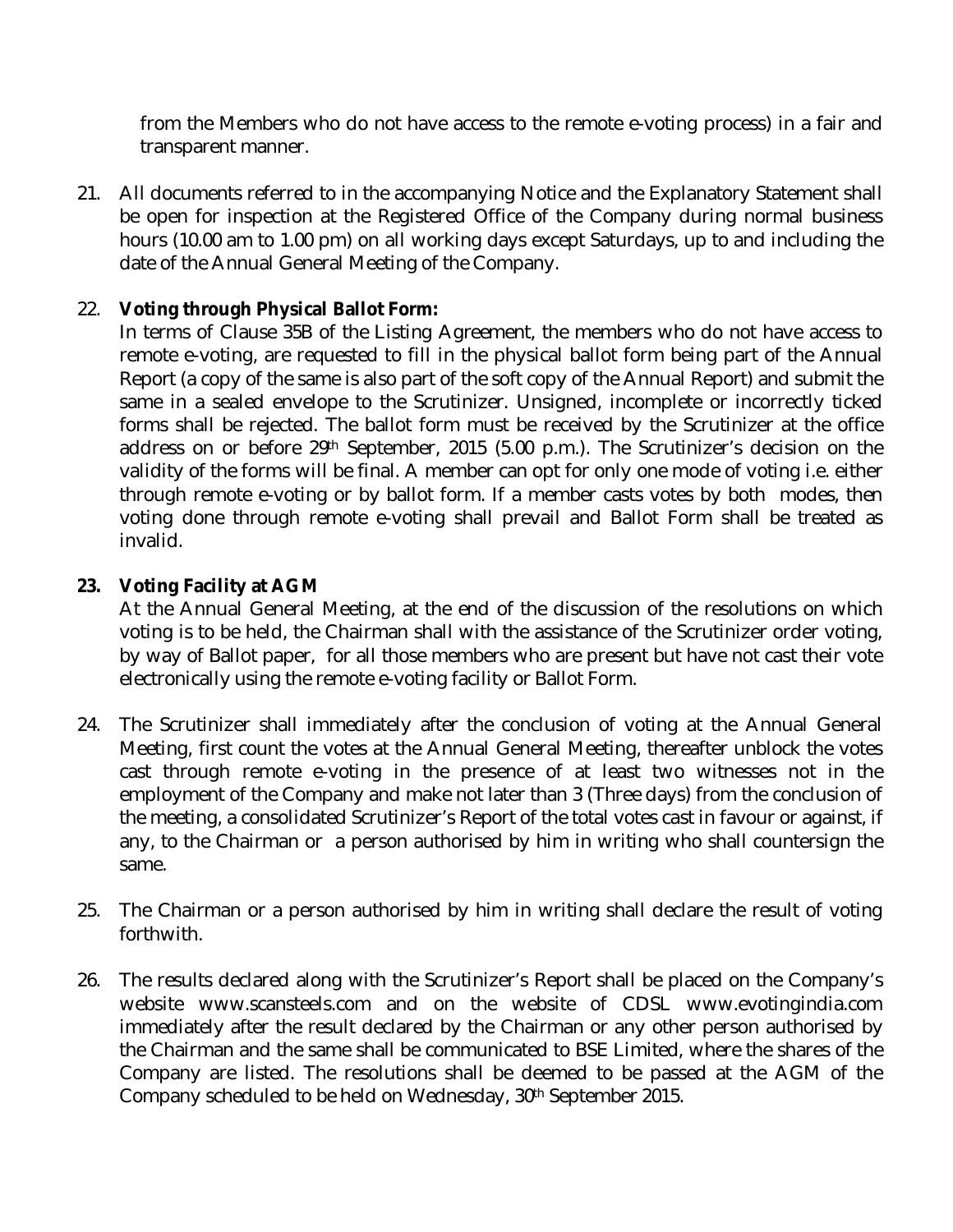27. The investors may contact the Company Secretary for redressal of their grievances/queries. For this purpose, they may either write to him at the Registered office address or e-mail their grievances/queries to the Company Secretary at the following e-mail address: [secretarial@scansteels.com](mailto:secretarial@scansteels.com)

104-105, "E- Square", Subhash Road, FOR **SCAN STEELS LIMITED** Opp. Havmor Ice Cream, The Community Community Known as Clarus Vile Parle (E), Mumbai – 400057 Infrastructure Realties Limited) CIN: L27209MH1994PLC076015 Sd/Web Site: [www.scansteels.com](http://www.scansteels.com) example and a property prabir Kumar Das Email – id: [secretarial@scansteels.com](mailto:secretarial@scansteels.com) **(Company Secretary & Compliance Officer)**

Place: Mumbai Date: - 31<sup>st</sup> August, 2015

## **REGISTERED OFFICE: - BY ORDER OF THE BOARD**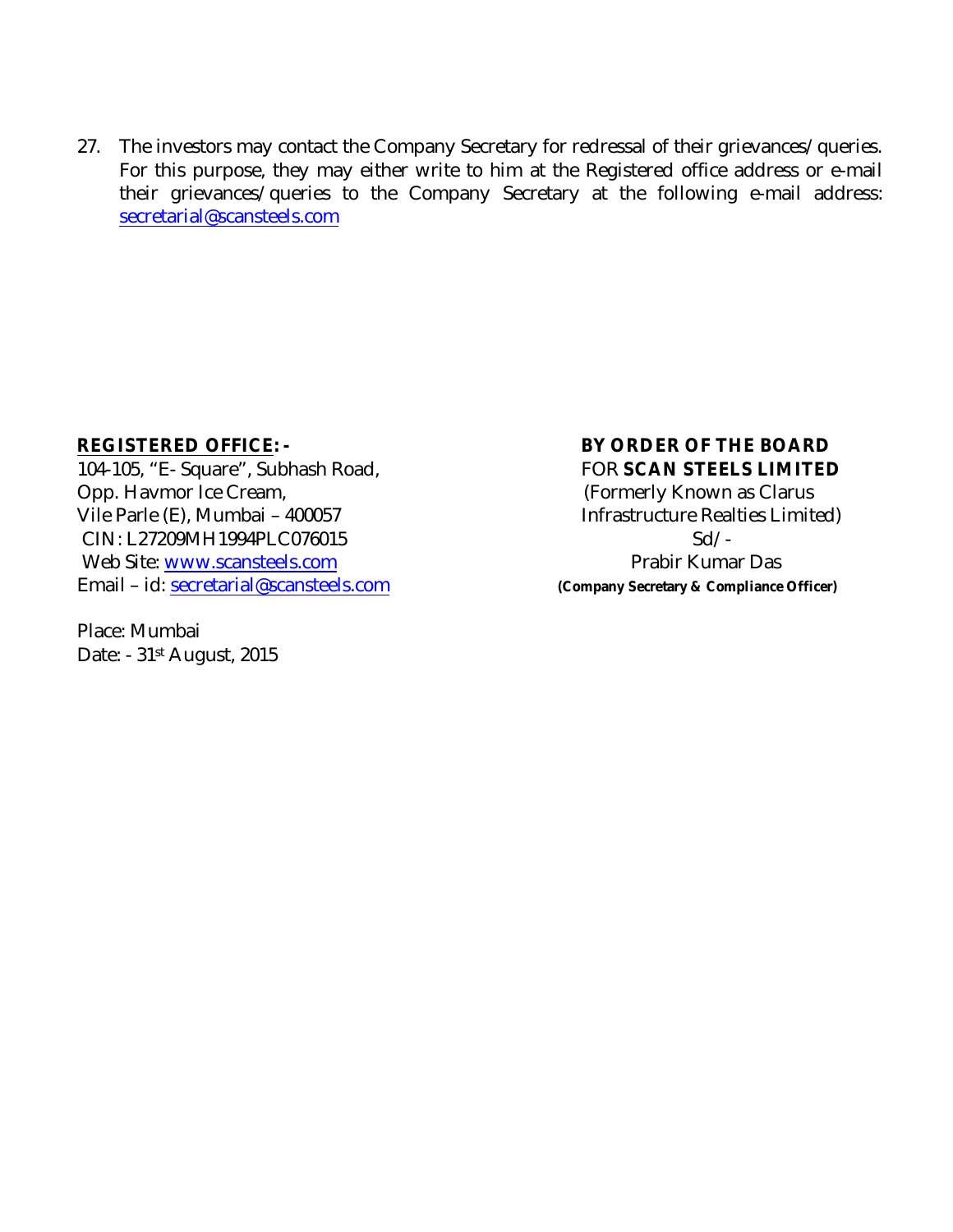### **EXPLANATORY STATEMENT PURSUANT TO SECTION 102 (1) OF THE COMPANIES ACT, 2013**.

As required by Section 102 of the Companies Act, 2013, (hereinafter referred to as "the Act") the following Explanatory Statements set out all material facts relating to the business mentioned under Item Nos. 3 to 6 of the accompanying Notice dated 31 st August, 2015.

#### **ITEM NO. 3**

#### **This Statement is provided though strictly not required as per Section 102 of the Act.**

M/s. SRB & Associates, Chartered Accountant (Firm's Registration No. 310009E) of Bhubaneswar were appointed as the statutory auditors of the Company for a period of five years at the Annual General Meeting (AGM) of the Company held on 30 th December, 2014.

As per provisions of Section 139(1) of the Act, their appointment for the above tenure is subject to ratification by Members at every AGM.

Accordingly, ratification of the Members is being sought for the proposal contained in the Resolution set out at Item No. 3 of the accompanying Notice.

None of the Directors and Key Managerial Personnel of the Company or their respective relatives are concerned or interested in the Resolution mentioned at Item No. 3 of the Notice.

The Board recommends the resolution set forth in Item No. 3 for the approval of the Members.

#### **ITEM NO. 4**

The Board of Directors of the Company, on the recommendation of the Audit Committee, at its meeting held on 12.08.2015, has considered and approved the appointment of M/s. Ray, Nayak & Associates, Partner CMA. Chaitanya Kumar Ray, Cost Accountants, as the Cost Auditor of the Company for the financial year 2015-16 at a remuneration of `30,000 (Rupees Thirty Thousand only) per annum plus service tax as applicable and reimbursement of actual travel and out of pocket expenses.

Pursuant to Section 148(3) of the Companies Act, 2013 read with Rule 14 of the Companies (Audit and Auditors) Rules, 2014, the remuneration, as approved by the Board of Directors of the Company on the recommendation of the Audit Committee, is required to be subsequently ratified by the Members of the Company.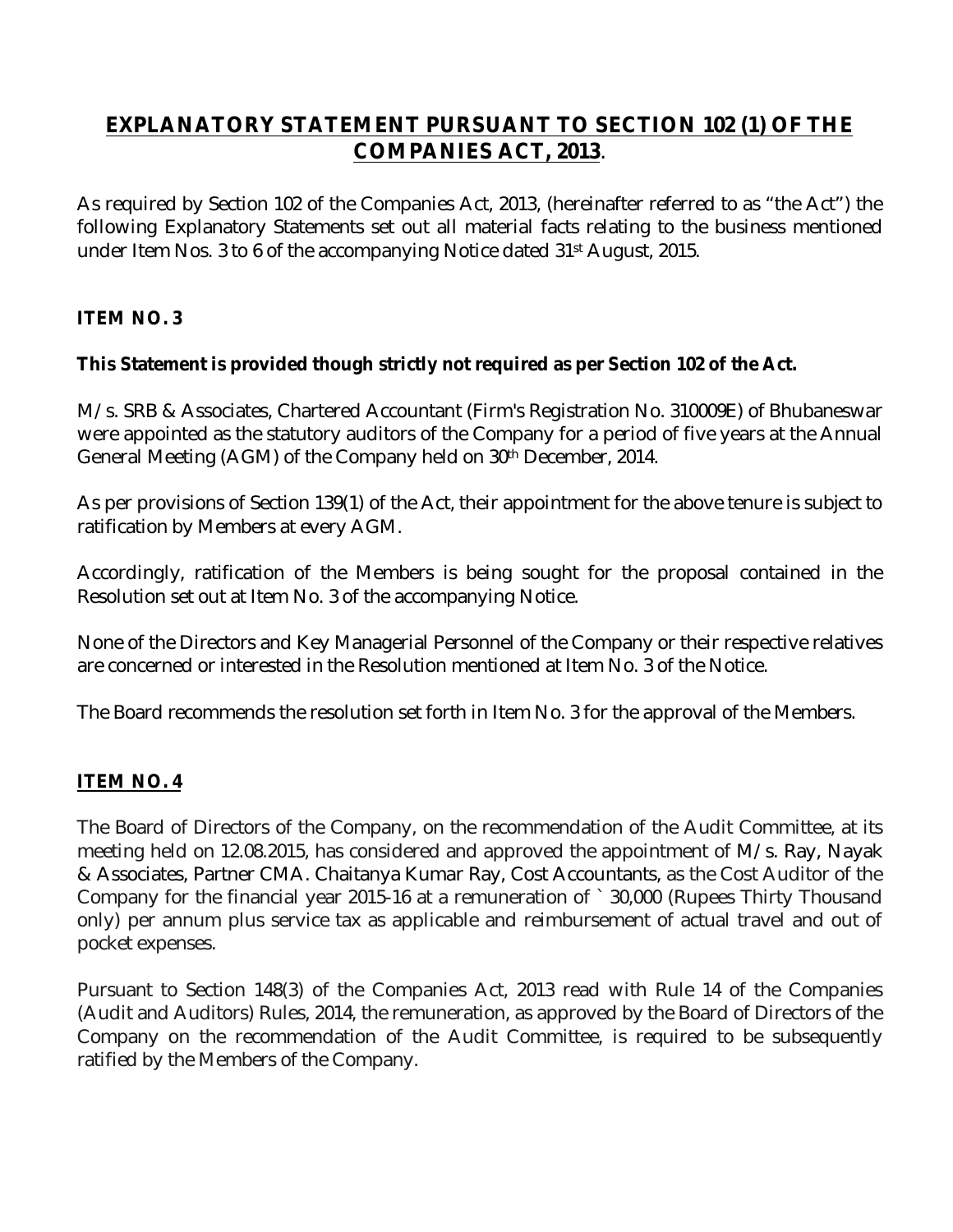The Resolution as at Item No. 4 of the Notice is therefore set out as an Ordinary Resolution for approval and ratification by the Members.

None of the Directors and/or Key Managerial Personnel of the Company and their relatives is concerned or interested financially or otherwise in the resolution.

Your Directors recommend the resolution as at Item No. 4 for your approval.

#### **ITEM NO. 5**

The Company proposes to issue and allot upto 1,00,00,000 (One Crore) Warrants on a Preferential Basis having an option/entitlement to apply for and be allotted equivalent number of equity shares of face value of Rs. 10 each of the Company, at future date, not exceeding 18 (Eighteen) months from the date of issue of such warrants at an Exercise price of Rs. 50.00 (Rupees Fifty only) (including a premium of Rs. 40.00) per equity share ("Exercise price" or "Issue Price"), being the price not lower than the price as determined in accordance with the Regulation for preferential Issue contained in Chapter VII of the SEBI ICDR Regulations as amended from time to time (hereinafter referred to as **"SEBI ICDR Regulation"**), on a preferential basis, vide Resolution mentioned at item No. 5 of this Notice.

Section 62 of the Companies Act, 2013 and the provisions of the Listing Agreement provides, inter alia, that when it is proposed to increase the issued capital of a Company by allotment of further shares, such further shares shall be offered to the existing shareholders of the Company in the manner laid down in Section 62 unless the shareholders of the Company in general meeting decide otherwise.

The Resolution, if passed, will have the effect of allowing the Board to issue and allot Warrants/Equity Shares upon conversion of Warrants to the Investor who is not an existing member of the Company. Since the proposed Special Resolution would result in issue of Warrants/Equity Shares upon conversion of Warrants otherwise than to the members of the Company in the manner laid down under Section 62 of the Companies Act, 2013, consent of the shareholders is being sought pursuant to the provisions of Section 42, 62 and all other applicable provisions of the Companies Act, 2013 and the Listing Agreement.

The Equity Shares allotted upon conversion of warrants would be listed on BSE. The issue and allotment would be subject to the availability of regulatory approvals, if any.

In terms of Regulation 73 of SEBI (ICDR) Regulations, the following disclosures are needed to be made in the Explanatory Statement to the Notice of the General Meeting: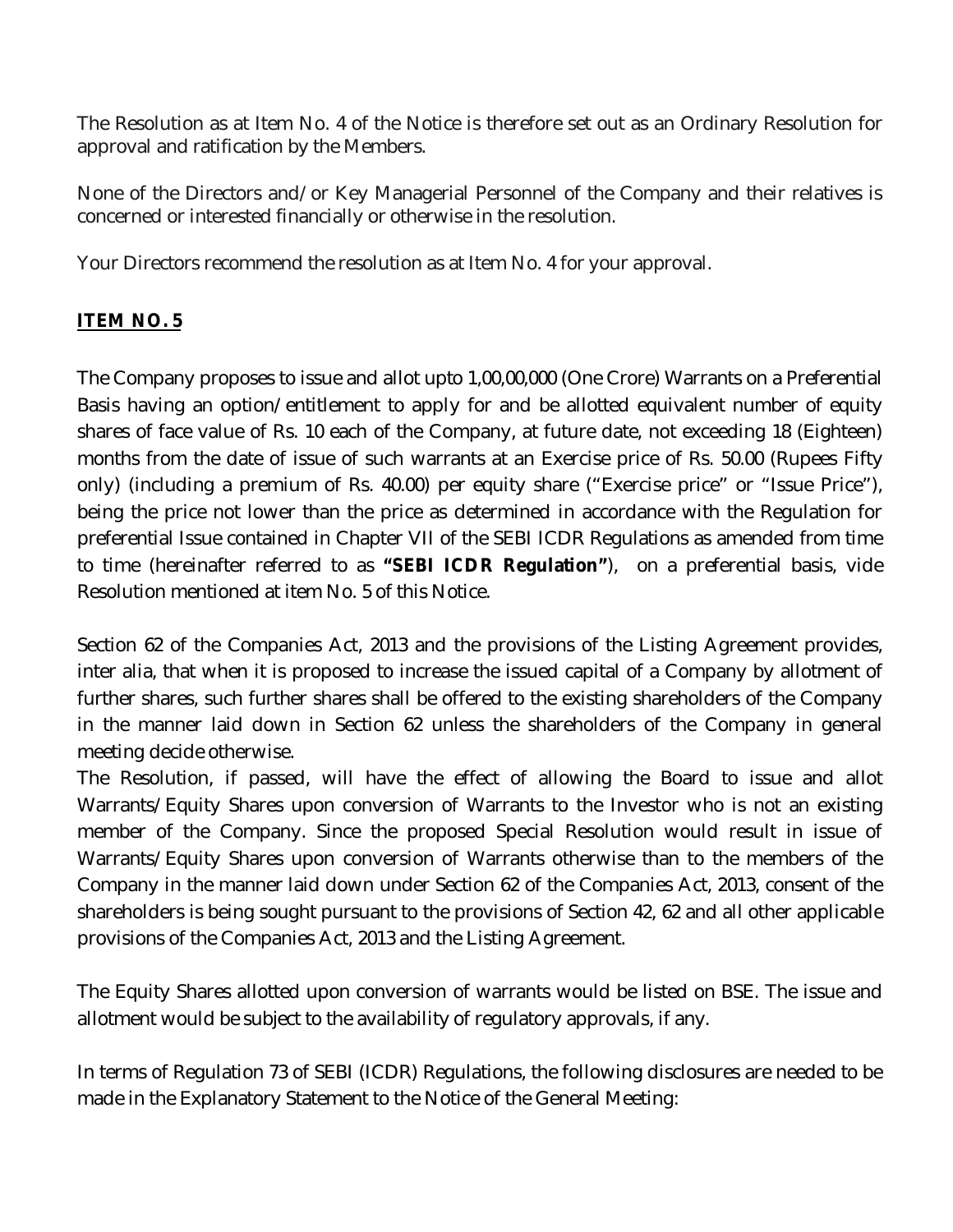#### **(a) Object of the preferential issue:**

The proceeds of the preferential issue will be used for working capital requirement and renovation & modernization of the plant.

#### **(b) The total number of shares or other securities to be issued:**

The Board intends to offer, issue and allot up to 1,00,00,000 warrants having an option to apply for and be allotted equivalent number of equity shares of face value of Rs. 10 each of the Company aggregating up to Rs. 50 Crores (Rupees Fifty crores), in such manner and on such price, terms and conditions as may be determined by the Board in accordance with the provisions of Chapter VII of the Regulations.

### **(c) Pricing of Preferential Issue**

Since, the Company's shares are coming under infrequently traded shares category, the price of equity shares to be allotted upon conversion of warrants is determined at Rs. 50.00 (Rupees Fifty only) per equity share of Rs. 10/- each in terms of Chapter VII of the SEBI ICDR Regulations.

As required under the SEBI ICDR Regulations, wherever it is required, the Company shall re-compute the issue price in accordance with the Regulations. Further, if the amount payable on account of the re-computation of issue price is not paid by the proposed allottees within the time stipulated under the Regulations, the Equity Shares allotted upon conversion of warrants shall continue to be locked in till the time such amounts are paid by them.

### **(d) Relevant date:**

The Relevant Date as per the SEBI ICDR Regulations for the determination of issue price is fixed as August 31, 2015, being the date 30 days prior to the date of this Annual General Meeting.

#### **(e) The class or classes of persons to whom the allotment is proposed to be made:**

The allotment is proposed to be made to the Proposed Allottees as mentioned at point no. h below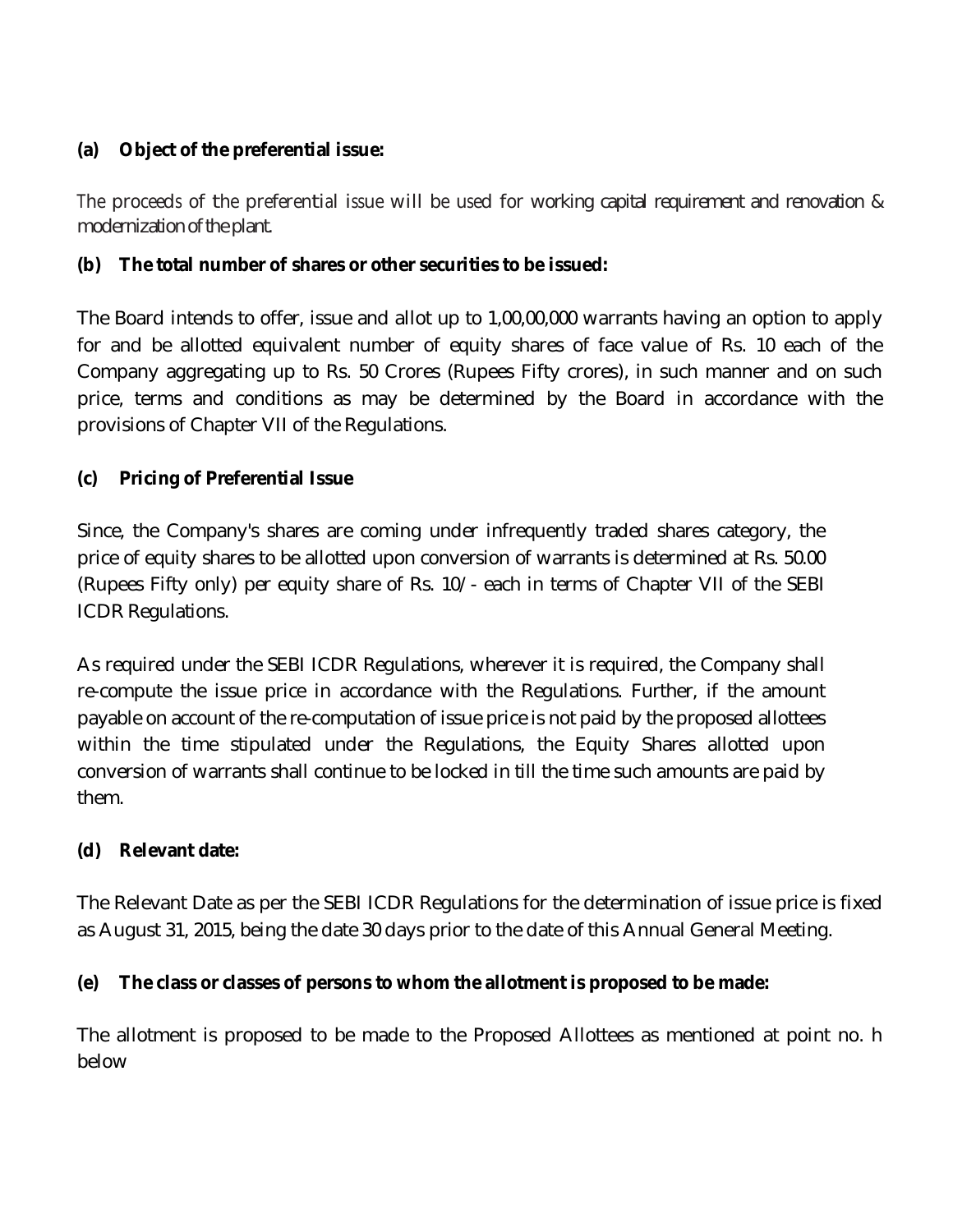#### **(f) Intention of the Promoters / Directors / Key Management Personnel of the Company to subscribe to the issue:**

None of the promoters or Directors or key managerial personnel of the Company intends to subscribe to the proposed preferential offer.

#### **(g) Proposed time within which allotment shall be completed:**

The Company shall complete the allotment of the Warrants within a period of 15 days from the date of passing of the special resolution. Provided that where any approval or permission by any regulatory authority or the Central Government for allotment is pending, the allotment of the Warrants shall be completed within 15 days from the date of such approval or permission.

**(h) Particulars of the proposed allottees and the identity of the natural persons who are the ultimate beneficial owners of the Equity Shares proposed to be allotted and/or who ultimately control the proposed allottees, the percentage of post Preferential Issue capital that may be held by them:**

| Sr.<br>No. | Name of proposed<br><b>Allottees</b>                  | Category         | <b>Pre</b> issue<br>holding* |               | No of equity<br>shares proposed to<br>be<br>allotted | <b>Post issue</b><br>holding** |               | <b>Ultimate beneficial</b><br>owners / entities who<br>ultimately control<br>proposed allottees of                        |  |
|------------|-------------------------------------------------------|------------------|------------------------------|---------------|------------------------------------------------------|--------------------------------|---------------|---------------------------------------------------------------------------------------------------------------------------|--|
|            |                                                       |                  | No. of<br>shares             | $\frac{0}{0}$ |                                                      | No. of<br>shares               | $\frac{0}{0}$ | the shares proposed<br>to be allotted                                                                                     |  |
| 1.         | West & Best<br>Trading Non-<br>Private Limited        | Promoter         | $\Omega$                     | 0.00          | 20,00,000                                            | 20,00,000                      | 3.68 Mr.      | Prem<br><b>Bhogendra</b><br>Thakur and Mr. Prashant<br>Rane,<br>Laxman<br>the<br>Promoters the Company.                   |  |
| 2.         | Share<br>$\&$<br>Stock Non-<br>S&D<br>Private Limited | Promoter         | $\Omega$                     | 0.00          | 20,00,000                                            | 20,00,000                      | 3.68 Mr.      | Surendra<br>Kumar<br>Sharma<br>Mr.<br>and<br>Dineshkumar<br>K<br>Chourasiya,<br>the<br>Promoters<br>of<br>the<br>Company. |  |
| 3.         | Narmada<br>Enterprises Non-<br>Private Limited        | Promoter         | $\Omega$                     | 0.00          | 20,00,000                                            | 20,00,000                      |               | 3.68 Mr. Sanjaykumar<br>Ishwariprasad Shah and<br>Sushilkumar<br>Kishanlal<br>Sharma, the Promoters of<br>the Company.    |  |
| 4.         | Abhilasha<br>Money Non-<br>Operations                 | Private Promoter | $\Omega$                     | 0.00          | 20,00,000                                            | 20,00,000                      | 3.68 Mr.      | Keshari<br><b>Bikram</b><br>Mohanty and Mrs. Smita                                                                        |  |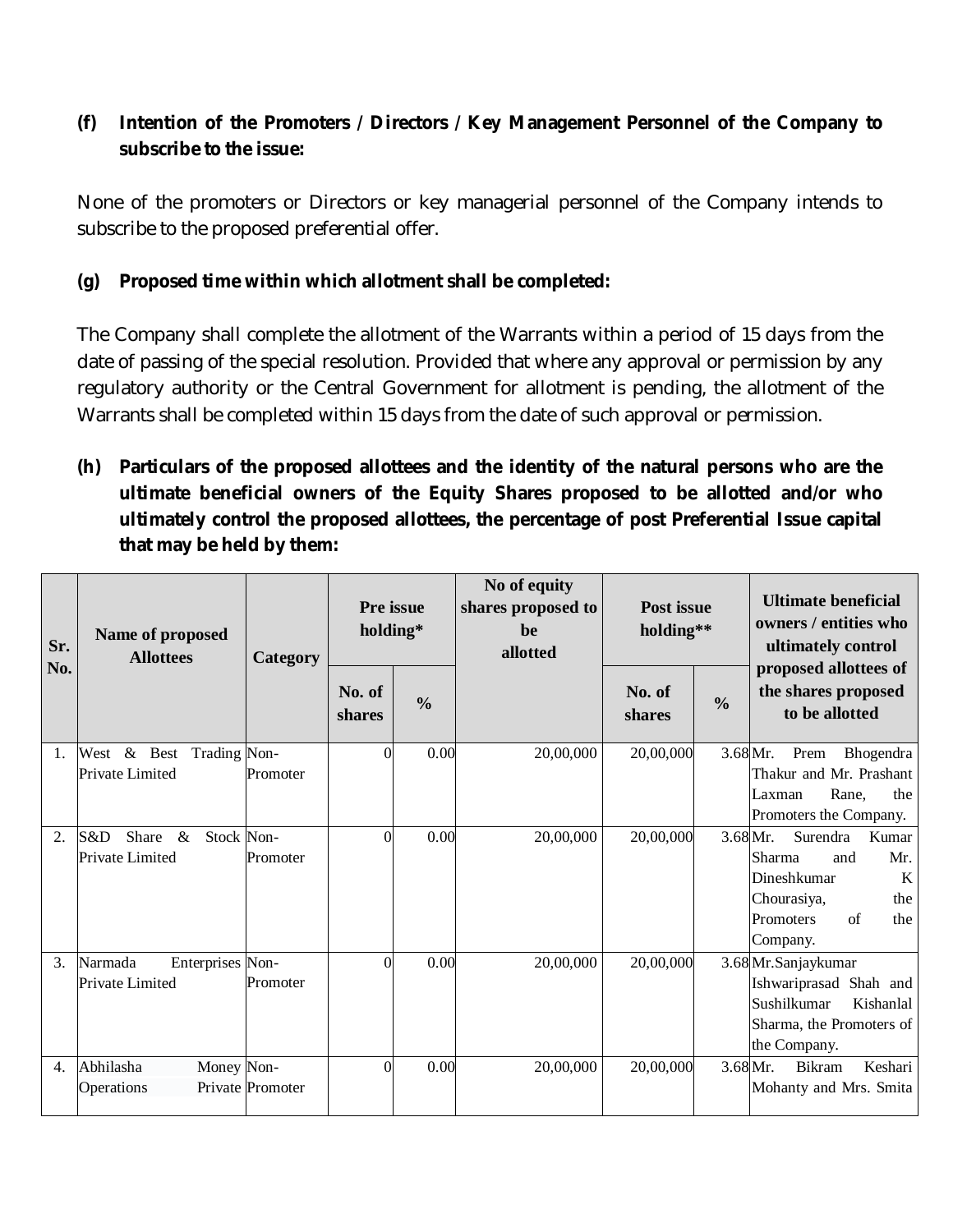|    | Limited                                                   |                   |      |             |             |       | Bikram<br><b>Promoters</b><br>Company.                                                    | Mohanty,<br>of | the<br>the           |
|----|-----------------------------------------------------------|-------------------|------|-------------|-------------|-------|-------------------------------------------------------------------------------------------|----------------|----------------------|
| 5. | Alken Management and Non-<br>Financial<br>Private Limited | Services Promoter | 0.00 | 20,00,000   | 20,00,000   |       | 3.68 Mr. Ravindra<br>Kamble and Mrs. Sheetal<br>Ravindra Kamble,<br>Promoters<br>Company. | of             | Ramdas<br>the<br>the |
|    | <b>Total</b>                                              |                   | 0.00 | 1,00,00,000 | 1,00,00,000 | 18.40 |                                                                                           |                |                      |

\* The Shareholding as on August 28, 2015 is considered for pre issue holding.

\*\* The post issue holding is based on the assumption of full subscription of Equity Shares upon conversion of entire warrants.

None of the proposed allottees have sold or dispensed any of the holding during the six (6) months period prior to the relevant date, i.e., August 31, 2015.

### **(i) The change in control, if any, in the Company that would occur consequent to the preferential offer:**

There will be no change in the control or composition of the Board of the Company consequent to the said Preferential Issue.

#### **(j) The pre issue and post issue shareholding pattern of the Company:**

| Sr.       |                            | Pre Issue*     |                  | No of equity   | Post Issue**  |                   |
|-----------|----------------------------|----------------|------------------|----------------|---------------|-------------------|
| <b>No</b> | <b>Category of</b>         | No. of         | $%$ of           | <b>shares</b>  | No. of        | $%$ of            |
|           | <b>Shareholder</b>         | <b>Shares</b>  | <b>Sharehold</b> | proposed to    | <b>Shares</b> | <b>Shareholdi</b> |
|           |                            |                | ing              | be<br>allotted |               | ng                |
| A         | <b>Promoters' holding:</b> |                |                  |                |               |                   |
| 1.        | <b>Indian Promoters</b>    |                |                  |                |               |                   |
|           | Individual                 | 1,02,31,909    | 23.07            | $\overline{0}$ | 1,02,31,909   | 18.83             |
|           | <b>Bodies Corporate</b>    | 1,49,50,076    | 33.71            | 0              | 1,49,50,076   | 27.50             |
| 2.        | <b>Foreign Promoters</b>   | $\overline{0}$ | 0.00             | $\Omega$       | $\Omega$      | 0.00              |
|           | <b>SUB TOTAL (A)</b>       | 2,51,81,985    | 56.78            | $\bf{0}$       | 2,51,81,985   | 46.33             |
| B         | Non-Promoters'             |                |                  |                |               |                   |
|           | holding:                   |                |                  |                |               |                   |
| 1.        | Institutional              | $\mathbf 0$    | 0.00             | 0              | 0             | 0.00              |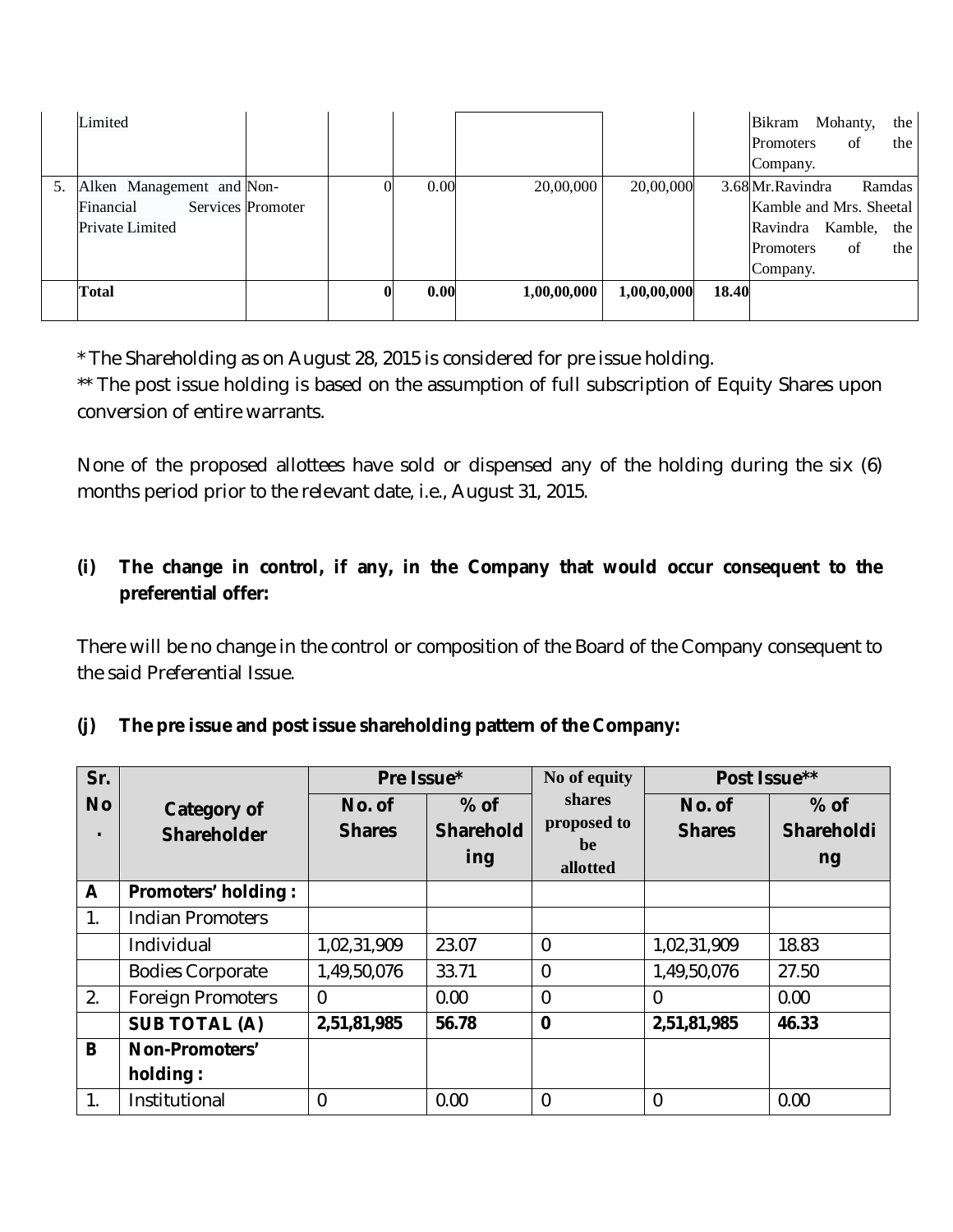|    | Investors                    |                |       |                |             |       |
|----|------------------------------|----------------|-------|----------------|-------------|-------|
| 2. | Non-Institution              |                |       |                |             |       |
|    | Investors                    |                |       |                |             |       |
|    | <b>Bodies Corporate</b>      | 1,75,27,511    | 39.52 | 1,00,00,000    | 2,75,27,511 | 50.65 |
|    | Resident Individuals         | 16,42,777      | 3.70  | 0              | 16,42,777   | 3.02  |
|    | <b>Others</b>                |                |       |                |             |       |
|    | <b>Clearing Members</b>      | $\overline{0}$ | 0.00  | $\overline{0}$ | 0           | 0.00  |
|    | <b>NRI</b>                   | 27             | 0.00  | 0              | 27          | 0.00  |
|    | <b>SUB TOTAL (B)</b>         | 1,91,70,315    | 43.22 | 1,00,00,000    | 2,91,70,315 | 53.67 |
|    | <b>GRAND</b><br><b>TOTAL</b> | 4,43,52,300    | 100   | 1,00,00,000    | 5,43,52,300 | 100   |
|    | $(A+B)$                      |                |       |                |             |       |

\*The Shareholding pattern has taken as on date of August 28, 2015 for the purpose of Preferential Issue.

\*\*The above Post Issue Shareholding Pattern is based on the assumption of full subscription of Equity Shares upon conversion of entire warrants.

The Company will ensure compliance with all applicable laws and regulations including the SEBI ICDR Regulations at the time of allotment of the warrants/equity shares.

### **(k) Number of persons to whom allotment on preferential basis has been made in terms of number of securities as well as price:**

Post 31<sup>st</sup> March 2014 and upto the date of this Notice, the following preferential allotments have been made:

| Date of    | No. of            | <b>Issue</b> | No. of      | <b>Remarks</b>                                |
|------------|-------------------|--------------|-------------|-----------------------------------------------|
| allotment  | <b>Securities</b> | <b>Price</b> | allottee(s) |                                               |
|            | allotted          |              |             |                                               |
|            |                   |              |             |                                               |
| 04.04.2015 | 65,52,000         | $Rs. 50/-$   | 8           | Equity Shares issued on preferential basis to |
|            | equity            | per equity   |             | the Promoters and other then Promoters.       |
|            | shares<br>Οf      | share        |             |                                               |
|            | $10/-$<br>Rs.     |              |             |                                               |
|            | each              |              |             |                                               |
|            |                   |              |             |                                               |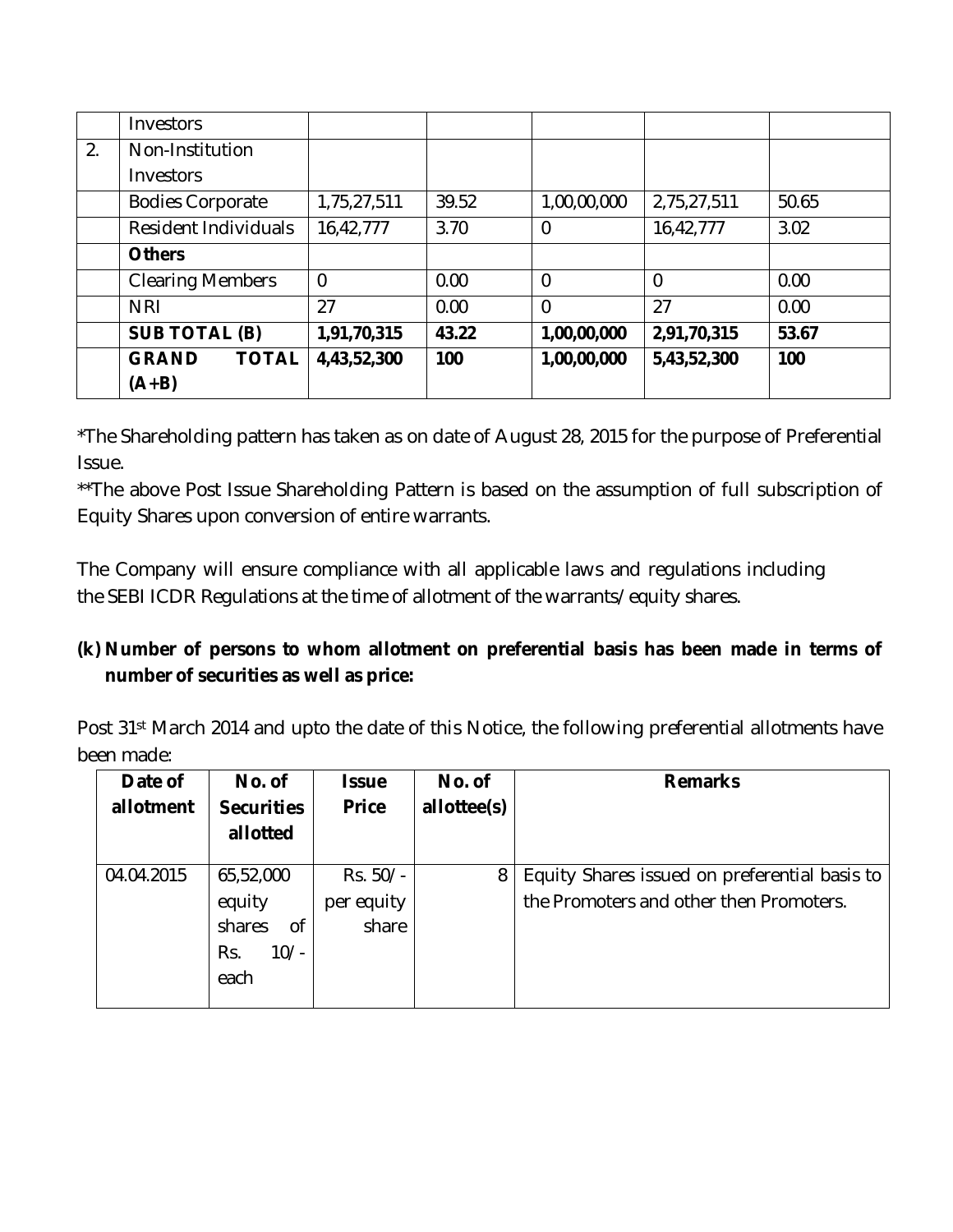| 12.08.2015 | 1,28,49,605   | Rs. 40/-   | 3   Non-cumulative Preference Shares (NCRPS)  |
|------------|---------------|------------|-----------------------------------------------|
|            | Preference    | per        | issued on preferential basis to the Promoters |
|            | 0f<br>Shares  | preference | and other then Promoters.                     |
|            | $10/-$<br>Rs. | share      |                                               |
|            | each          |            |                                               |
|            |               |            |                                               |

#### **(l) Justification for the allotment proposed to be made for consideration other than cash together with the valuation report of the registered valuer:**

This is not applicable in the present case since the proposed allotment is for cash consideration.

#### **(m) Certificate from Statutory Auditors:**

A copy of the certificate from Statutory Auditors i.e. M/s SRB & Associates, Chartered Accountants, (Firm Regn. No. 310009E) certifying that the issue is being made in accordance with the requirements of SEBI ICDR Regulations shall be made available for inspection at the registered office of the Company during 10:00 a.m. to 1:00 p.m. on any working day (excluding Saturday) up to the date of the meeting.

#### **(n) Lock-in Period:**

The equity shares to be allotted under the proposed offering upon conversion of warrants shall be subject to lock in for a period of 1 year from the date of trading approval, in accordance with the SEBI ICDR Regulations. Further the entire pre-issue shareholding of the proposed allottees, if any, shall be locked-in from the relevant date upto a period of six months from the date of trading approval as per Regulation 78(6) of the SEBI ICDR Regulations.

As it is proposed to issue and allot the aforesaid securities on preferential allotment basis, special resolution is required to be approved by members pursuant to the provisions of Section 62 of the Companies Act, 2013, other applicable provisions of Companies Act, 2013 and in terms of the provisions of the SEBI ICDR Regulations and the listing agreements entered into by the Company with the stock exchanges, where the Company's equity shares are listed. The Board of Directors believes that the proposed preferential issue is in the best interest of the Company and its members. Your Directors, therefore, recommend the resolution for your approval.

None of the Directors, Key Managerial Personnel of the Company and their relatives are, in any way, concerned or interested, financially or otherwise, in the above referred resolution.